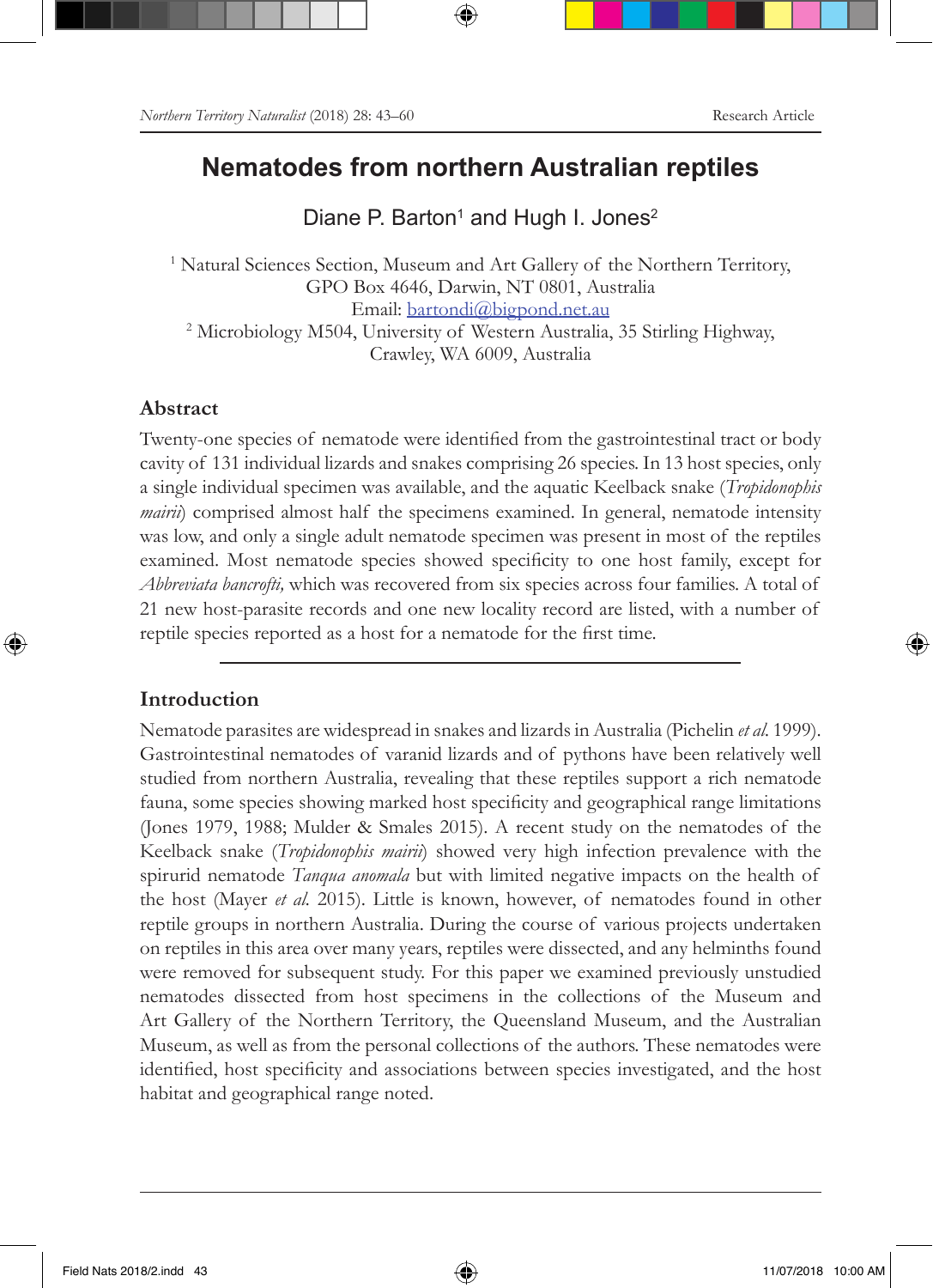#### **Methods**

Preservation of nematode specimens varied, depending on host source (dissections of fresh road-killed specimens or previously preserved museum specimens) and the collector of the nematodes. Thus, some specimens were initially preserved in 10% formaldehyde whereas others were preserved in 70% ethanol; all specimens were subsequently stored in 70% ethanol. Before examination, the nematodes were cleaned then cleared in chlorolactophenol and examined under a BA series Olympus microscope.

Museum reference numbers and infections of every individual reptile examined in this study are given in Table 1. The listed intensity of infection data needs to be treated with caution, especially for records from museum host specimens. Many of these specimens were difficult to dissect due to preservation shape (for example, snake specimens are coiled into jars), the inability to complete a full dissection to preserve the host specimen intact as much as possible, and in many cases, prior dietary studies conducted on the specimens had removed or emptied the contents of their stomach. Accurate records for uninfected snakes sourced from other studies were unavailable, thus prevalence data presented here are incomplete and should also be treated with caution.

#### **Results**

A total of 131 individual host specimens, comprising 26 species across 9 families were found to be infected with nematodes (Table 1). The hosts were lizards of the families Agamidae (3 species), Carphodactylidae (1), Diplodactylidae (2), Gekkonidae (1), Scincidae (2) and Varanidae (3), and snakes of the families Boidae (4), Colubridae (2) and Elapidae (8). Twenty-two reptile species were represented by five or less individuals. The samples were dominated by the aquatic colubrid snake *Tropidonophis mairii*, which accounted for almost half of the host specimens examined.

#### *Species identified*

At least 21 nematodes (excluding larvae) were identified from the reptiles examined in this study (Table 2); 13 were identified to species, 6 were identified to genus and 2 could only be identified to family level. Larval and immature stages were also reported (Table 1). Eleven new host-parasite records were observed: *Physalopteroides filicauda* in the Eastern Water Skink (*Eulamprus quoyii*)*; Abbreviata hastaspicula* in the Woma (*Aspidites ramsayi*); *Tropidonophis mairii* in Spencer's Monitor (*Varanus spenceri*); *Abbreviata bancrofti* in *Tropidonophis mairii*, the Lesser Black Whipsnake (*Demansia vestigiata*) and the Eastern Brown Snake (*Pseudonaja textilis*)*; Tanqua tiara* in the Northern Death Adder (*Acanthophis praelongus*); *Dracunculus mulbus* in *Tropidonophis mairii* and the Black-headed Python (*Aspidites melanocephalus*); and *Maxvachonia brygooi* in the Asian House Gecko (*Hemidactylus frenatus*). In addition, the following genera were recorded for the first time from these hosts: *Ophidascaris* sp. 1 in the Coastal Taipan (*Oxyuranus scutellatus*)*; Ophidascaris* sp. in the Orange-Naped Snake (*Furina ornata*); *Pharyngodon* sp. in the Chameleon Gecko (*Carphodactylus laevis*); *Skrjabinodon* sp. and Pharyngodonidae sp. in the Northern Velvet Gecko (*Oedura castelanui*); and *Kalicephalus* sp. in the Slatey-grey Snake (*Stegonotus cucllatus*)*,*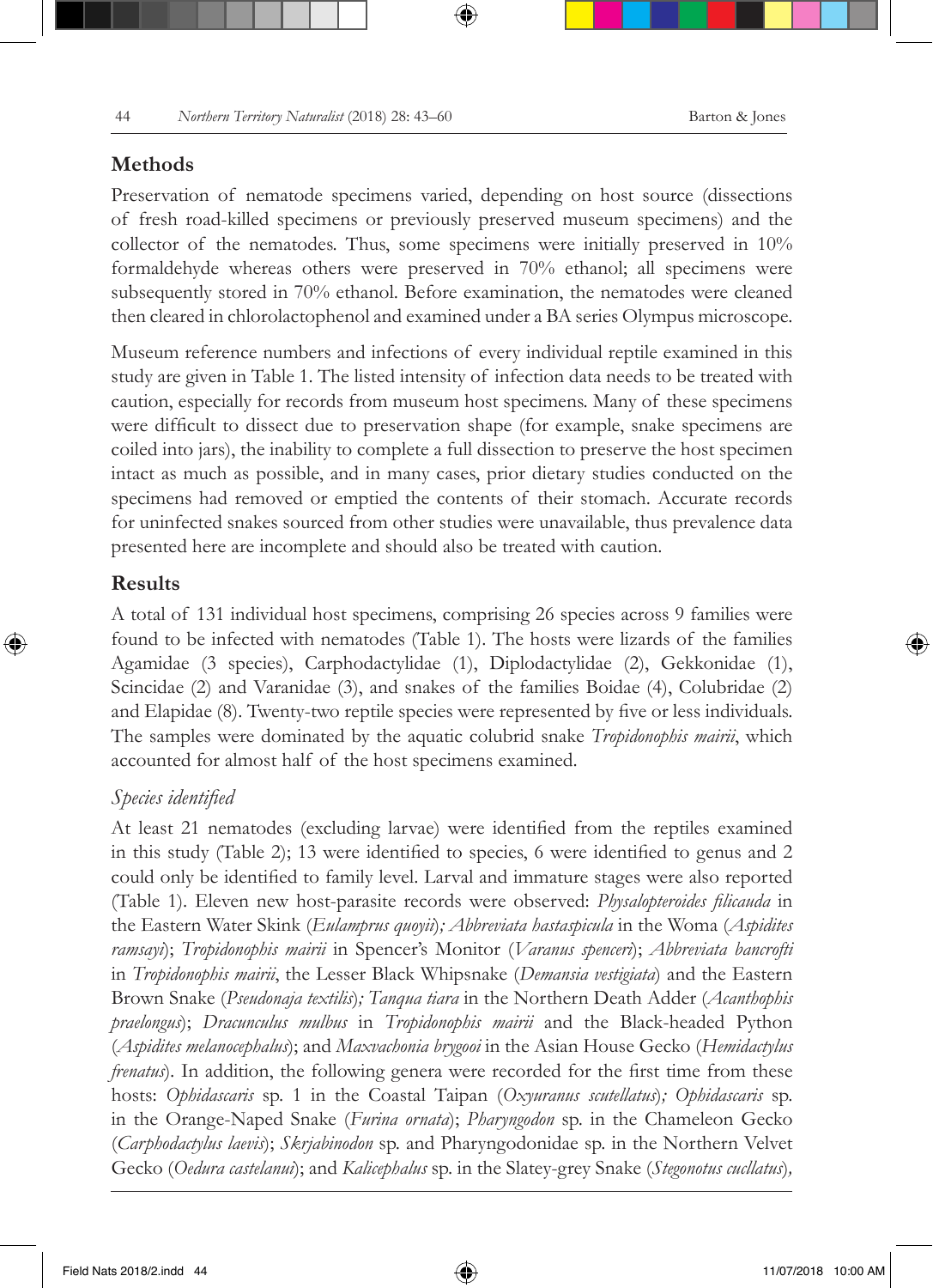*Tropidonophis mairii* and *Acanthophis praelongus.* The presence of immature *Eustrongylides* sp. in *Tropidonophis mairii* and larval Physalopteridae in the Zigzag Velvet Gecko (*Amalosia rhombifer*) and the Eastern Barred Wedgesnout Ctenotus (*Ctenotus strauchii varius*) are new host records. The report of *Parapharyngodon maplestoni* in *Hemidactylus frenatus* is a new locality record.

#### *Intensity of infection*

For most of the nematode species, the intensity of infection was low. Additionally, for a large number of records, only one individual of each host species was examined. Thus the true range of intensity of infection remains unknown. In skinks and geckoes, all of which were physically small, the intensity of infection, primarily by pharyngodonids, was generally less than five individuals. However, in snakes, intensity of infection was often greater than 10 individuals, although where more than one species of nematode was present, one was usually present in much higher levels than the other. The parasites with highest intensity were: *Tanqua tiara* in the Yellow-spotted Monitor (*Varanus panoptes*) (intensity over 400); *Abbreviata hastaspicula* in *Varanus spenceri*) (Spencer's Monitor) (intensity of 250) and the Sand Monitor (*Varanus gouldii*) (intensity ranging from 35 to more than 100); and *Abbreviata bancrofti* from *Demansia vestigiata* at a mean intensity of 48 (27–69) for the two Northern Territory specimens and at 17 (1–50) for the six northern Queensland specimens. However, for all of these host species, less than 10 specimens and often only one specimen, were examined. For the most represented host in this study, *Tropidonophis mairii*, the nematode *Tanqua anomala* was recovered at a mean intensity of 31 (1–201). This would be a truer reflection of the range of intensity of infection in this host species as the snakes were specifically examined for infection levels as part of the study by Mayer *et al.* (2015).

#### *Host specificity*

Pharyngodonid nematodes and physalopterid larvae occurred only in the smaller skinks and geckoes. *Maxvachonia brygooi* was only found in the introduced gecko *Hemidactylus frenatus*. *Strongyluris paronai* only occurred in the agamid lizards. *Kalicephalus* sp., Spiruridae sp., *Eustrongylides* sp. and adults of *Ophidascaris* spp. were all reported only from snakes. *Tanqua anomala* was reported only from *Tropidonophis mairii*, whereas *Tanqua tiara* was reported from a range of snakes and varanids. The various species of *Abbreviata* were found to infect a range of hosts across the major families; for example *Abbreviata bancrofti* was recovered from six species of reptile, across four families.

#### **Discussion**

Most reports of nematode infections in reptiles in Australia are anecdotes associated with the descriptions of new species of nematodes. However, a few recent studies have reported aspects of the ecological relationship between nematodes and their hosts (Barton 2015; Mayer *et al.* 2015; Mulder & Smales 2015). Although a wide range of hosts were examined in this study, just one species, *Tropidonophis mairii*, dominated the study and it is the only host for which good ecological data can be presented.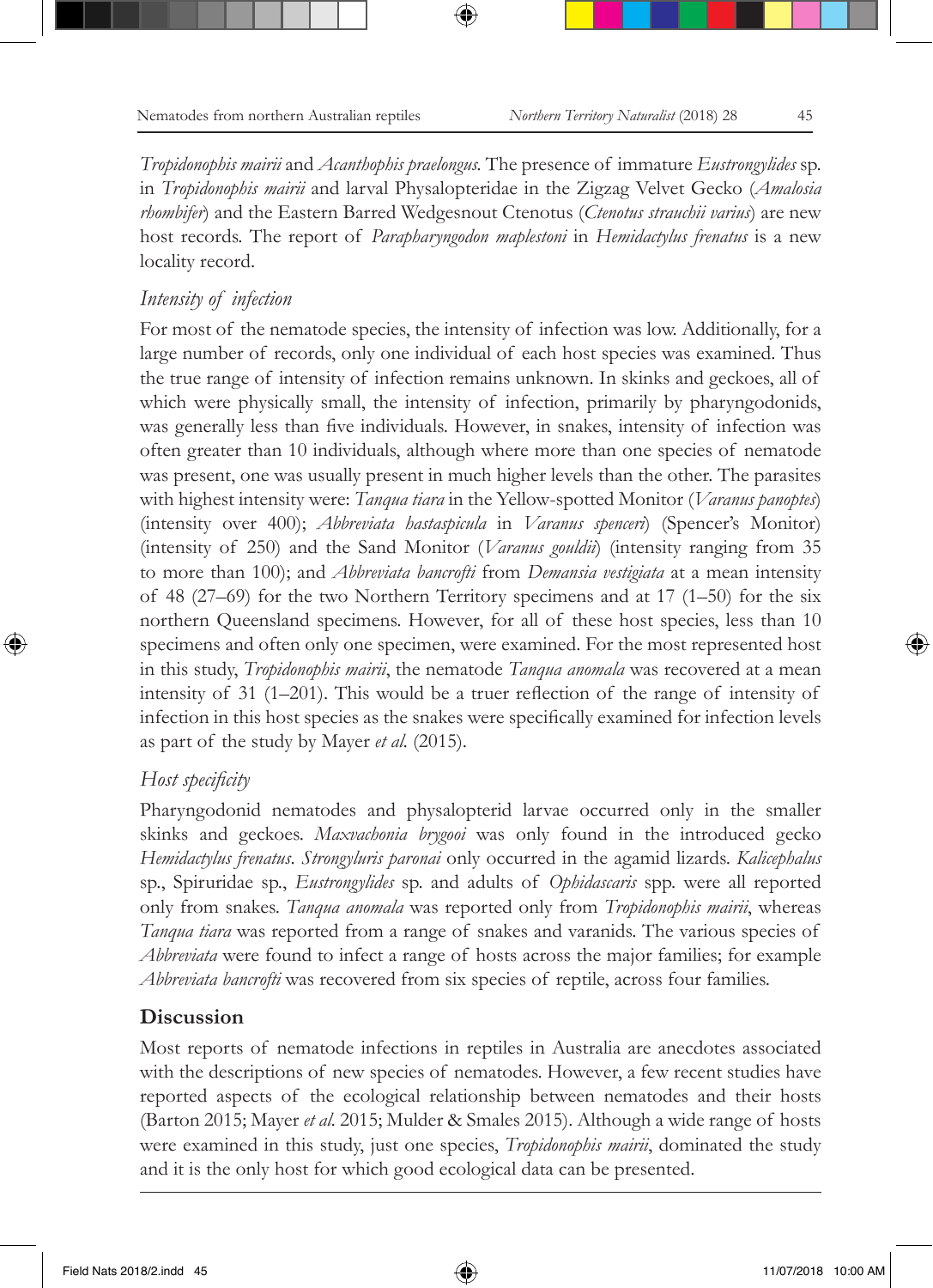It is unfortunate that many of the specimens of nematodes collected in this study were not in an optimal condition, being poorly preserved, incomplete, immature, or having only one sex available. And in many cases, only a single individual nematode was recovered. For this reason, full identification to species level was often not possible. However, this study has reported at least nine new host-parasite records and one new locality record, as well as increasing the knowledge of nematodes of many species of reptiles in northern Australia. This is especially true for the Northern Territory, an area that has been severely under-represented in previous studies. *Carphodactylus laevis, Oedura castelnaui, Amalosia rhombifer, Ctenotus strauchii varius, Stegonotus cucullatus, Acanthophis praelongus, Furina ornata, Demansia vestigiata* and *Oxyuranus scutellatus* are all reported as hosts for a nematode parasite for the first time.

In this study, representatives of the nematode genus *Ophidascaris* were recovered from a number of snakes as well as from a single varanid lizard. As discussed above, many of the specimens collected could only been identified to the genus *Ophidascaris*. Both *Ophidascaris moreliae* and *Ophidascaris robertsi* have previously been identified in the Children's Python (*Antaresia childreni*)*, Aspidites melanocephalus* and the Carpet Python (*Morelia spilota*)*,* with its congener *Ophidascaris robertsi* reported only from *Aspidites ramsayi*  (Mawson 1955; Sprent & Mines 1960; Sprent 1969; Jones 1979)*.* Differentiation of these two closely-related species depends on several characters, including the form of the lips, the presence or absence of a post-oesophageal caecum, cervical alae, and pitting on the surface of the eggs. Identification of specimens to *Ophidascaris moreliae/robertsi* was only possible for nematodes collected from a single *Morelia spilota* from an unknown collection location in northern Queensland. However, the quality of the specimens did not allow for identification to one or the other of the species.

*Ophidascaris pyrrhus* was originally described from a Red-bellied Black Snake (*Pseudechis porphyriacus*) originating from the central New South Wales coast (Johnston & Mawson 1942). It has subsequently been reported from a number of other elapid snakes from across Australia (Jones 1980; Pichelin *et al.* 1999). *Ophidascaris pyrrhus* was only found in one snake (a specimen of *Pseudechis porphyriacus* from northern Queensland) in the present study as an encysted larval stage.

Two males and one female of a species of *Ophidascaris* were recovered from *Oxyuranus scutellatus* from northern Queensland, in which the male copulatory spicules were abnormally long, being more than 10 mm in length, which is twice the length of those reported in *Ophidascaris pyrrhus* (Johnston & Mawson 1942). This suggests that the specimens collected belong to a different, possibly new, species of *Ophidascaris*. However these specimens were not in a sufficiently good condition to compare other morphological features. Nematodes are commonly found in *Oxyuranus scutellatus* (Hoser 2008), but none has previously been identified to species. Further collections of *Oxyuranus scutellatus* from northern Queensland, as well as other locations, are required for the collection of more nematodes to allow for accurate species identification.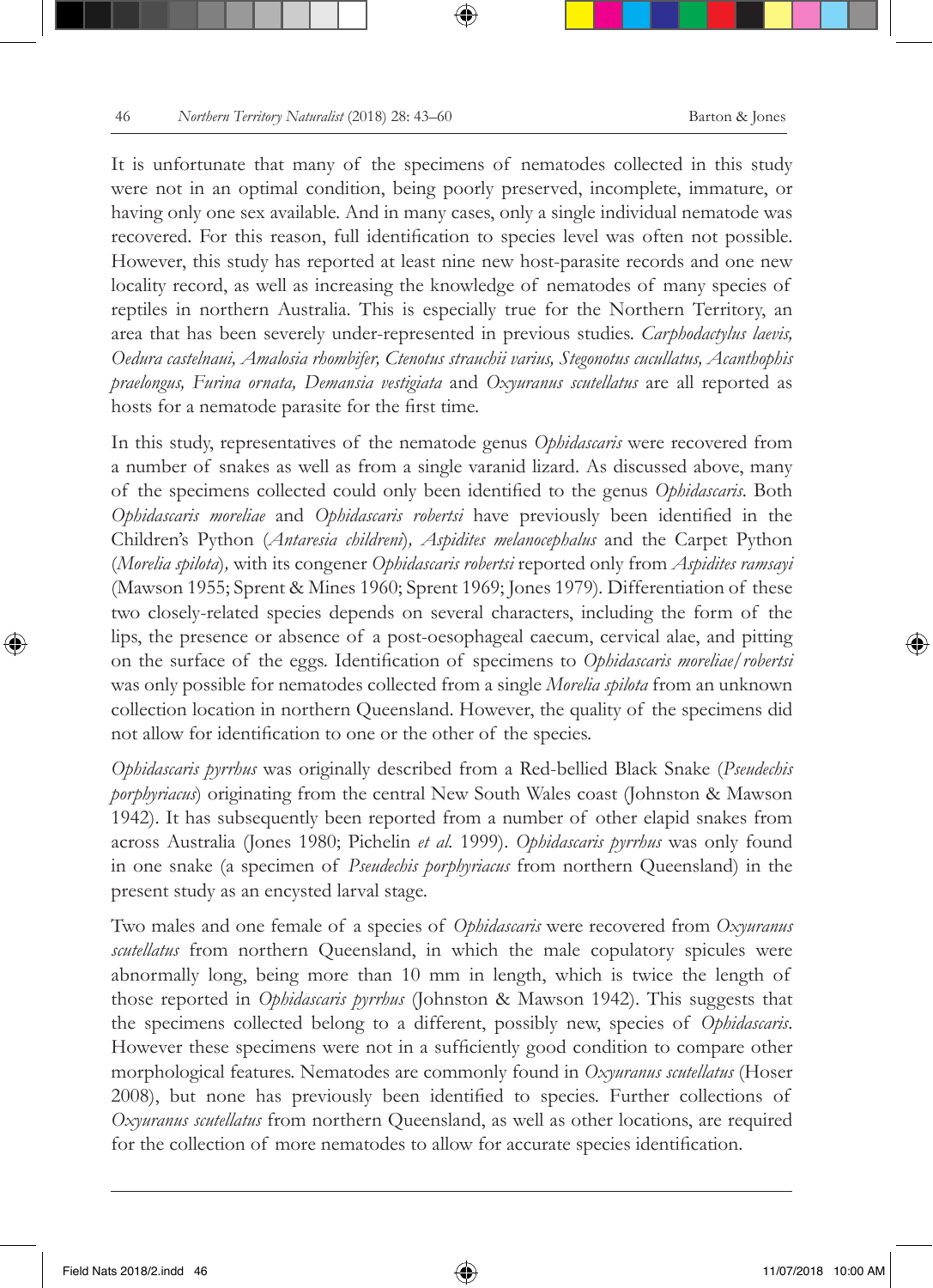The life cycle for most members of the genus *Ophidascaris* remains unknown, however, a mammalian intermediate host is required for development of *Ophidascaris moreliae* to an infective third stage larva (Sprent 1969), whereas *Ophidascaris pyrrhus* is thought to use lizards as its intermediate host (Sprent 1988). The diet of the snakes *Morelia spilota* and *Oxyuranus scutellatus* are both dominated by mammals, whereas the snakes *Antaresia childreni, Aspidites ramsayi,* the Rough-scaled Snake (*Tropidechis carinatus*) and *Pseudonaja textilis* have a more varied diet, with 30–50% being mammals, and *Pseudechis porphyriacus* has a diet dominated by reptiles and amphibians (Shine 1991). Interestingly, none of the colubrid snakes examined in this study were infected with any *Ophidascaris* species. The diet of *Tropidonophis mairii* is almost exclusively amphibians, whereas *Stegonotus cucullatus* has a reptile-dominated diet (Shine 1991), but as only two *Stegonotus cucullatus* were examined in this study, this needs to be treated with caution. *Strongyluris paronai* appears to be restricted to members of the Agamidae (Pichelin *et al.* 1999), and it was reported from both the Frill-neck Lizard (*Chlamydosaurus kingii*) and a Bearded Dragon (*Pogona* sp.) in this study. Previous reports of *Strongyluris paronai* are mainly from the Kimberley region in northern Western Australia (Jones 1986, 1994), with one study of the seasonality of infection in *Chlamydosaurus kingii* in Kakadu National Park (Griffiths *et al.* 1998). Due to the patterns of observation of larval and adult nematodes in *Chlamydosaurus kingii* by Griffiths *et al.* (1998), it is assumed that *Strongyluris paronai* has a direct life cycle, although Anderson (2000) suggested that insects might be utilised as transport hosts, with no development of the parasite within. Both *Chlamydosaurus kingii* and *Pogona* species are known to feed extensively on insects (Cogger 2014).

Representatives of the genus *Maxvachonia* have been reported from a number of lizards, mostly agamids, in Australia, with one dubious report from an elapid snake (Mawson 1972). Species of *Maxvachonia* have also been reported from a few skinks and varanids (Pichelin *et al.* 1999). Further examination of the specimens reported in Barton (2015) collected from *Hemidactylus frenatus* allowed for the specific identification to *Maxvachonia brygooi*. This represents a new host record for *Maxvachonia brygooi*. The life cycle of *Maxvachonia* has not been studied, but other members of the family Cosmocercidae have a direct life cycle, with the infective larva penetrating the host via the mouth or skin (Anderson 2000). As with *Strongyluris paronai*, described above, this nematode may utilise insects as transport hosts, although this has yet to be shown.

Members of the Pharyngodonidae are strictly monoxenous, with direct transmission through the ingestion of infective larvae within eggs (Anderson 2000). Members of the Pharyngodonidae are exclusively found in lizards, especially skinks (Pichelin *et al.* 1999). Pharyngodonids were only collected from geckoes in this study, however all other groups of lizards were only represented by one to three specimens. The vast majority of infections were of *Spauligodon hemidactylus* in *Hemidactylus frenatus*, as reported previously in Barton (2015).

*Parapharyngodon maplestoni* has previously been reported from *Hemidactylus frenatus* in various locations outside of Australia (South-East Asia and Oceania; Barton 2015),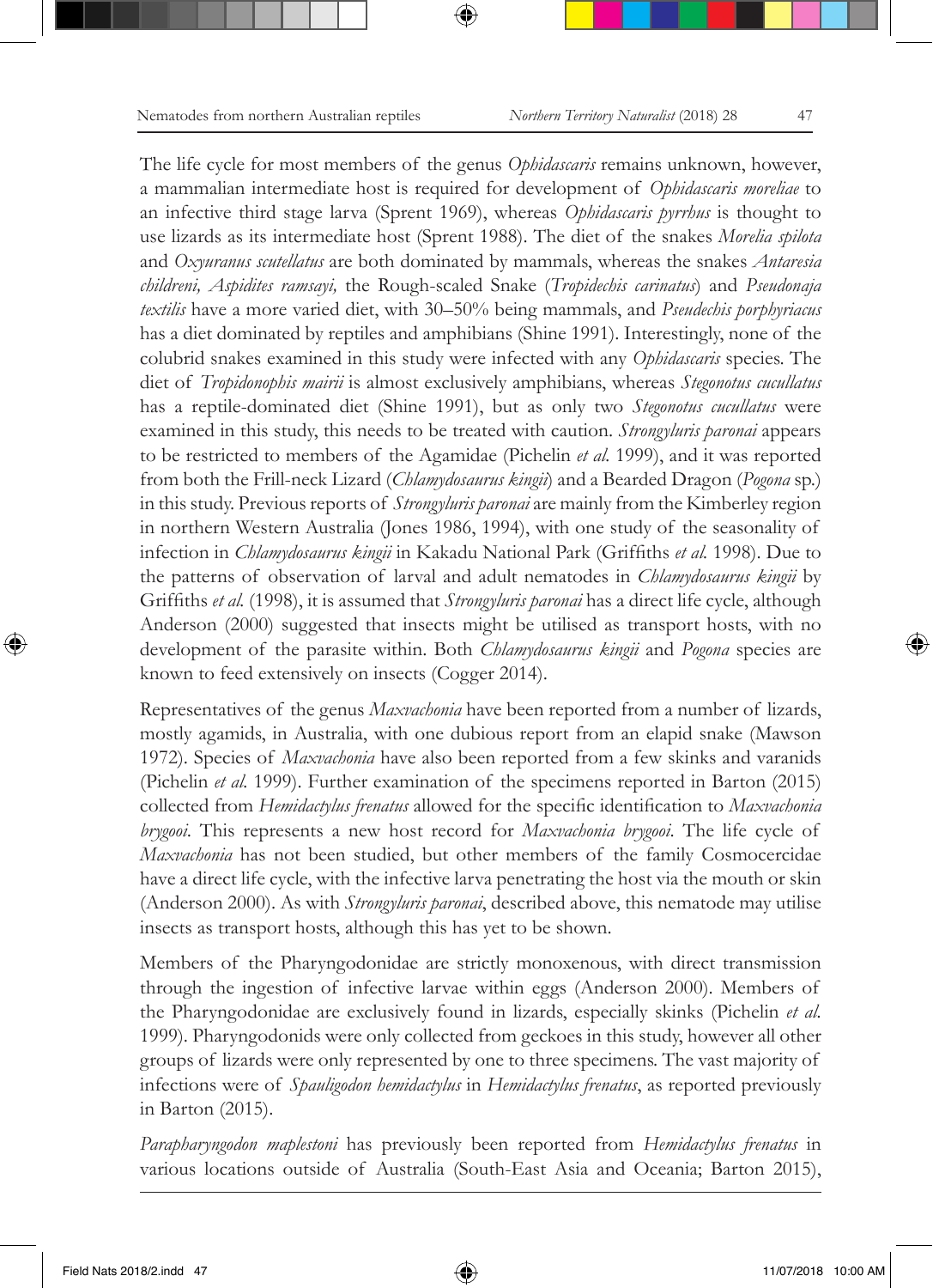but this is the first published record of this parasite in Australia. As with *Spauligodon hemidactyli* (Barton 2015), it is assumed that *Parapharyngodon maplestoni* has been introduced to Australia with its host. Further research will be required to determine if this species has spread to other native Australian reptiles.

A number of *Pharyngodon* species have been reported from a range of skinks and geckoes across Australia (Pichelin *et al.* 1999). The presence of a species of *Pharyngodon* in *Carphodactylus laevis* is a new host record.

A small number (seven) of species of *Skrjabinodon* have been reported from skinks and geckoes in Australia (Pichelin *et al.* 1999; Jones 2013). The presence of a species of *Skrjabinodon* in *Oedura castelnaui* is a new host record.

*Dracunculus mulbus* was originally reported from the tissues surrounding the organs in the body cavity of the Water Python (*Liasis fuscus*) from Fogg Dam, Northern Territory (Jones & Mulder 2007). *Dracunculus mulbus* occurs in the tissues or body cavity of its host and the true intensity of infection as well as potential range of host species may have been higher. Both *Tropidonophis mairii* and *Aspidites melanocephalus* are new host records, with both species collected from close to the type locality.

It is assumed that *Dracunculus mulbus* has an aquatic-based life cycle, as other members of the genus release larvae into the water from a blister in the skin, and the larvae develop to the infective stage within copepods before being ingested by a paratenic host, such as a tadpole (Anderson 2000). Thus, the aquatic snakes here could be infected via infected frogs, with *Tropidonophis mairi* known to feed primarily on them, although *Liasis fuscus* and *Aspidites melanocephalus* are not known to eat them, preferring either mammals or reptiles (Shine 1991).

The two species of *Tanqua* identified in this collection, *Tanqua tiara* and *Tanqua anomala,*  were described by Linstow (1879, 1904) and both were redescribed by Baylis (1916), the former from species of *Varanus* and other aquatic and semi-aquatic reptiles in the Old World tropics, and the latter from the Checkered Keelback (*Xenochrophis piscator*) (previously known as *Tropidonophis piscator*) in Sri Lanka. *Tanqua tiara* occurred in high numbers in the single specimen of *Varanus panoptes* examined, and has been recorded at moderately high prevalence (25% to greater than 50%), at intensities of up to 120, in three species of *Varanus* from northern Australia (Jones 1988). *Tanqua anomala* occurred exclusively in the aquatic colubrid *Tropidonophis mairii*, with a mean intensity of 31 from the snakes examined in this study. Mayer *et al.* (2015) reported a mean intensity of 35 nematodes (0–243) for 93 *Tropidonophis mairii* examined from Fogg Dam; it is from these snakes that the nematodes examined in this study were taken.

The cases of *Tanqua tiara* infections reported in this study were from the Darwin and Fogg Dam region. Additionally, only in the Northern Territory was *Tropidonophis mairii* infected with *Tanqua anomala*, with none of the four *Tropidonophis mairii* collected from Queensland infected with any species of *Tanqua*. The collection location of *Tropidonophis*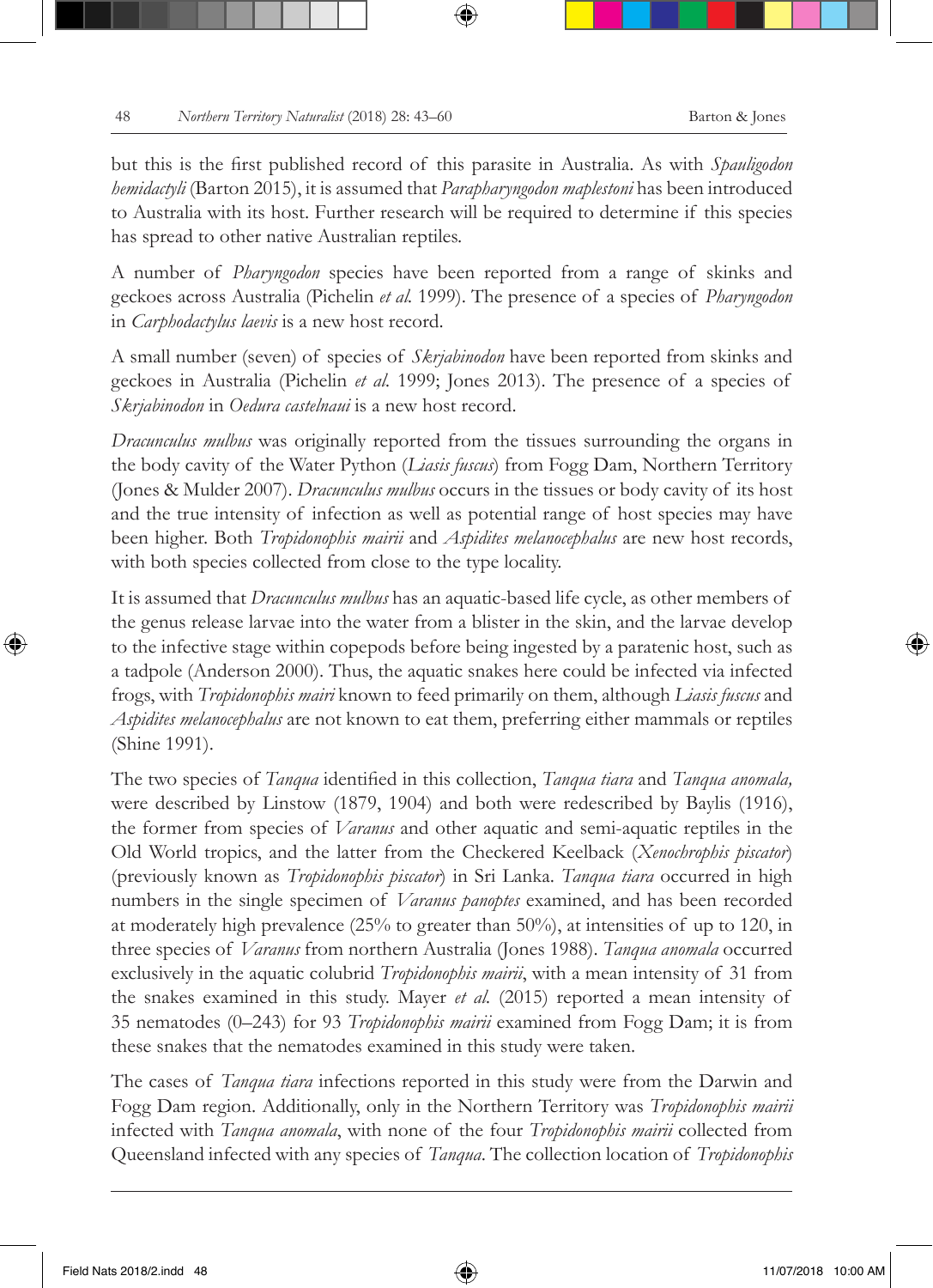*mairii* in Queensland is an area affected by tidal intrusion, thus the required intermediate hosts may not be able to survive in this area; however, further collections of snakes from other areas of northern Queensland are required to determine if this parasite does occur there or is restricted to the Northern Territory.

Physalopterid nematodes are the dominant gastric nematode in a number of Australian reptile families (Jones 1991, 2014). Adults of *Abbreviata* are the dominant genus in the larger reptiles (Jones 1991, 2014).The high intensities of *Abbreviata hastaspicula* in species of *Varanus* have been previously documented by Jones (2014). Physalopterid nematodes possess a two host life cycle, with an arthropod intermediate host and a paratenic host where the larva is found coiled within a cyst in the stomach wall (Jones 1991, 2014), as was found often in this study in the smaller species of reptiles examined. Identification of these larvae to species cannot be done through morphology alone (Jones 1991). It is unknown whether this cyst stage is a prerequisite for final maturity or whether there is some physiological clue in the (usually) larger final host for development to occur to adult (Jones 1991). Adult physalopterids were thought to be absent in colubrid snakes, with the exception of an unpublished report in Jones (2014). Reports from boid snakes were considered spurious, with nematodes found thought to actually have been infections in the prey items (Jones 2014). This study, however, confirms the presence of *Abbreviata* species in members of both these families in Australia.

*Abbreviata bancrofti* has a widespread distribution, and had been reported from 21 species across three families (Jones 2014). The colubrid *Tropidonophis mairii* is confirmed as a host species, as well as the additional elapids *Demansia vestigiata* and *Pseudonaja textilis*. The boids *Aspidites melanocephalus* and *Morelia spilota* are also reported as hosts in this study with infection levels similar to those found in the 'usual' hosts, which would tend to confirm that they are true hosts for these parasites. *Abbreviata bancrofti* is found in regions along the coastal eastern and southern fringe of Australia as well as the northern tropics in areas with higher rainfall levels (Jones 2014).

*Abbreviata hastaspicula* if predominantly found in drier areas and the northern tropics where the mean annual temperature is greater than 18°C (Jones 2014). *Abbreviata hastaspicula* had been exclusively reported from varanid lizards (see Jones 2014); this study reports the snakes *Aspidites ramsayi*, *Stegonotus cucullatus* and *Tropidonophis mairii* as hosts, although at much lower levels of infection that that reported for varanids.

Most of the reports for *Abbreviata* spp. were for immature specimens which were unable to be identified to species due to the lack of required taxonomic characters.

*Physalopteroides filicauda* was originally described from the Smooth Knob-tail Gecko (*Nephurus laevissimus*) (Jones 1985) and has subsequently been reported from a variety of lizards across all families, with the majority of records from Western Australia (Pichelin *et al.* 1999; Goldberg & Bursey 2012).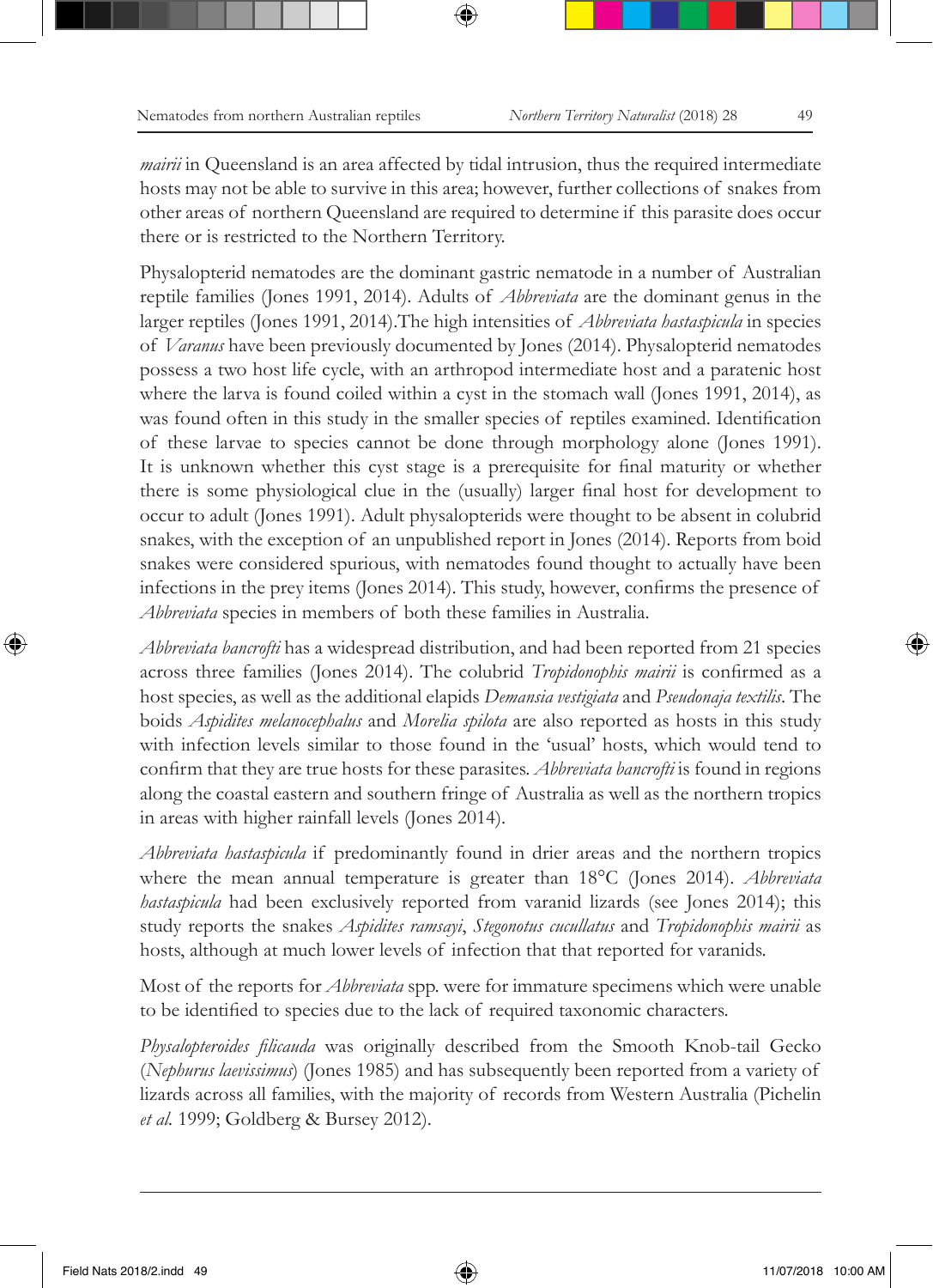Members of the genus *Kalicephalus* have been reported from a small number of snakes across Australia (Pichelin *et al.* 1999). Unfortunately, none of the specimens collected in this study was suitable for providing a species identification, although they were considered closest to *Kalicephalus australiensis*. The life cycle of *Kalicephalus*, like other strongylids, is considered direct via ingestion of the infective larva, although the use of paratenic hosts cannot be ruled out (Anderson 2000). All of the infected snakes in this study came from Fogg Dam and all are new host records for members of this genus of nematode in Australia.

There are two previous records of *Eustrongylides* in Australia: *Eustrongylides acrochordi*  (immature female) from the stomachs of two (out of eight) Arafura File Snakes (*Acrochordus arafurae*) (Jones 1978), an aquatic fish-eating snake, plus encysted in the livers of water pythons (*Liasis fuscus*) (Mulder & Smales 2015). Nematodes in the genus *Eustrongylides* usually have two intermediate hosts, with fishes being the usually recorded second intermediate host (Anderson 1992). Species of *Eustrongylides* mature in the proventriculus of fish-eating aquatic birds, and it is likely that *Acrochordus arafurae*, *Liasis fuscus* and *Tropidonophis mairii* were paratenic or accidental hosts (Jones, 1978; Mulder & Smales 2015; present study)*.* 

The host-specificities of nematodes recovered during this study correspond with those of previous studies (Jones 1980, 1983, 1988). The low host specificity of *Abbreviata bancrofti* has been noted previously (Jones 2014). The habitat range of this nematode's hosts is exemplified by its high prevalence and intensity in *Demansia vestigiata*, which normally inhabits drier habitats (Cogger 2014), and it was the second most common nematode in the aquatic *Tropidonophis mairii*. In 16 host species, only a single adult nematode specimen was recovered (Table 2). The intensity of most nematodes was low, and this finding in several host species accords with the conclusions of Mulder & Smales (2015) for infections in the python *Liasis fuscus*. In some cases however the finding of a single nematode may have been the result of accidental infection, the nematode having been ingested within the prey.

This study, therefore, confirms previous observations on host specificities and intensities of infection, and extends the known hosts of several species. Further studies with larger samples would provide a fuller picture of the nematode fauna of reptiles in northern Australia. Such basic data is needed to monitor possible faunal changes with both the advance of the Cane Toad (*Rhinella marina*) and changes in climate.

#### **Acknowledgements**

The authors are indebted to the collection management staff at the Museum and Art Gallery of the Northern Territory, the Queensland Museum, and the Australian Museum for access to host specimens for dissection. The authors are also thankful to the people who have contributed host specimens over the years for dissection or of the nematodes they have found within them, especially Martin Mayer and Greg Brown of the University of Sydney's Tropical Ecology Research Facility at Fogg Dam, Northern Territory, as well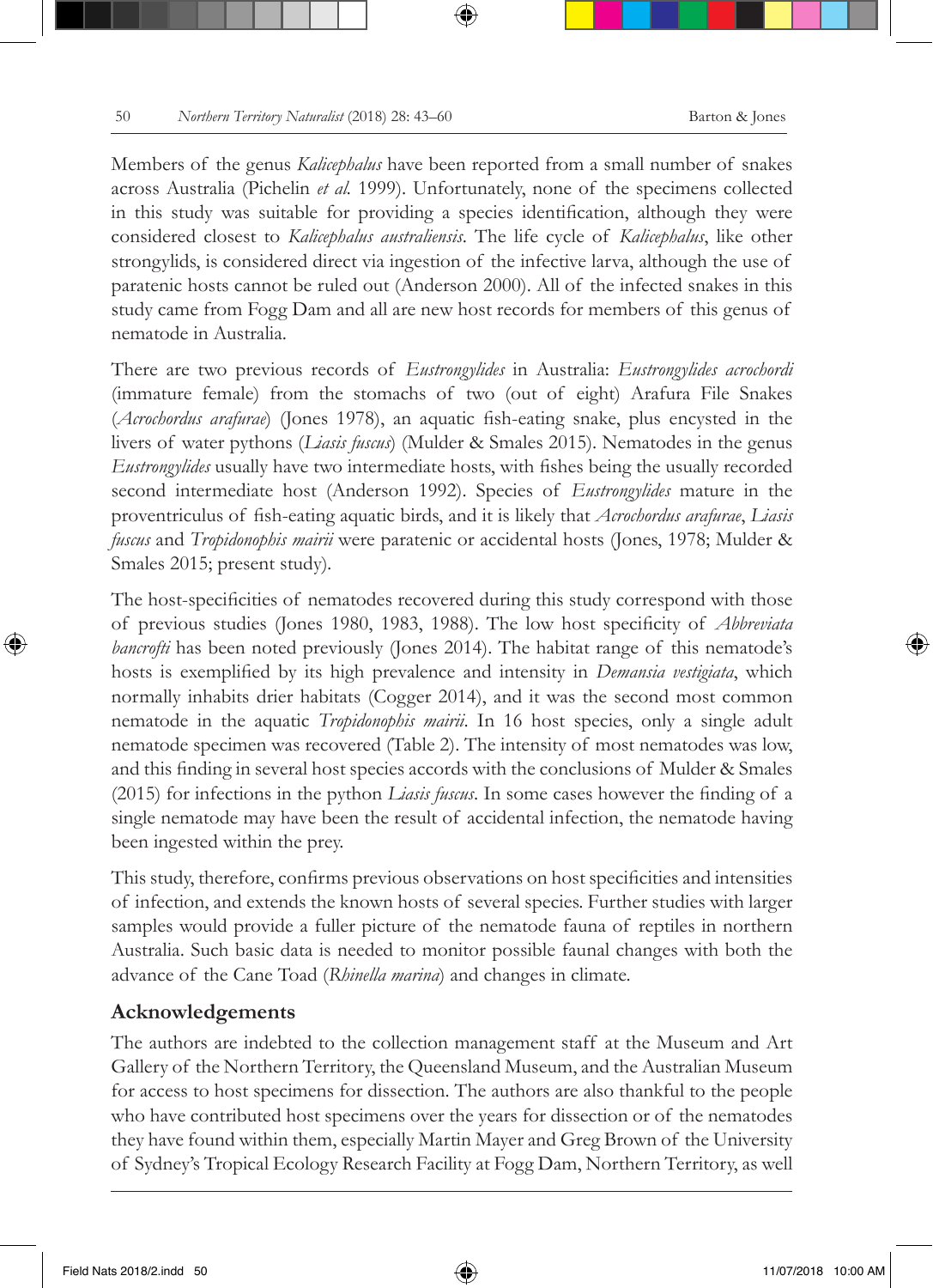as Dane Trembath, Simon Fearn and Joe Sambono who spent many hours collecting road-killed reptiles during their time at James Cook University, Townsville. Also, the senior author is indebted to Dane Trembath for his assistance with dissections of host specimens during various field trips and many hours spent in museum specimen stores. The authors appreciate the comments made by the reviews on an earlier version of this paper.

#### **References**

- Anderson R.C. (2000) *Nematode Parasites of Vertebrates: Their Development and Transmission.* Second edition*.* CABI Publishing, Wallingford, U.K.
- Barton D.P. (2015) Helminth parasites of the introduced Asian House Gecko (*Hemidactylus frenatus*) (Gekkonidae), in the Northern Territory, Australia. *Northern Territory Naturalist* 26, 44–55.
- Baylis H.SA. (1916) The nematode genus *Tanqua*, R. Blanchard. *Annals and Magazine of Natural History,* eighth series 17, 223–232.
- Cogger H.G. (2014) *Reptiles and Amphibians of Australia*. Seventh edition, CSIRO Publishing, Collingwood.
- Goldberg S.R. and Bursey C.R. (2012) Intestinal helminths in nine species of endemic Australian lizards, *Lophognathus longirostris* (Agamidae), *Heteronotia binoei* and *Lucasium stenodactylum* (Gekkonidae), *Ctenotus grandis*, *Ctentous helenae*, *Cyclodomorphus branchialis, Egernia depressa*, *Eremiascincus richardsonii*, *Morethia butleri* and *Morethia lineoocellata* (Scincidae), with a review of Australian lizard helminths. *Comparative Parasitology* 79, 247–268.
- Griffiths A.D., Jones H.I. and Christian K.A. (1998) Effect of season on oral and gastric nematodes in the frillneck lizard from Australia. *Journal of Wildlife Diseases* 34, 381–385.
- Hoser R. (2008) Taipan snake health problems. *Reptiles Magazine*. http://www.reptilesmagazine. com/Reptile-Magazines/Reptiles-Magazine/August-2008/Taipan-Health-Problems/ (accessed 1 October 2016).
- Johnston T.H. and Mawson P.M. (1942) The Gallard collection of parasitic nematodes in the Australian Museum. *Records of the Australian Museum* 21, 110–115.
- Jones H.I. (1978) Gastrointestinal nematodes from aquatic Australian snakes. *Memoirs of the Queensland Museum* 18, 243–254.
- Jones H.I. (1979) Gastrointestinal nematodes, including three new species, from Australian and Papua New Guinea pythons. *Proceedings of the Helminthological Society of Washington* 46, 1–14.
- Jones H.I. (1980) Observations on nematodes from West and Central Australian snakes. *Australian Journal of Zoology* 28, 423–433.
- Jones H.I. (1983) *Abbreviata* (Nematoda: Physalopteridae) in lizards of the *Varanus gouldii* complex (Varanidae) in *Western Australia. Australian Journal of Zoology* 31, 285–298.
- Jones H.I. (1985) Two new species of nematode (Spirurida: Physalopteridae) from Australian lizards (Reptilia: Scincidae: Gekkonidae). *Journal of Natural History* 19, 1231–1237.
- Jones H.I. (1986) Gastrointestinal nematodes in the lizard genus *Pogona* Storr (Agamidae) in Western Australia. *Australian Journal of Zoology* 34, 689–705.
- Jones H.I. (1988) Nematodes from nine species of *Varanus* (Reptilia) from tropical northern Australia, with particular reference to the genus *Abbreviata* (Physalopteridae). *Australian Journal of Zoology* 36, 691–708.
- Jones H.I. (1991) Speciation, distribution and host-specificity of gastric nematodes in Australian varanid lizards. *Mertensiella* 2, 195–203.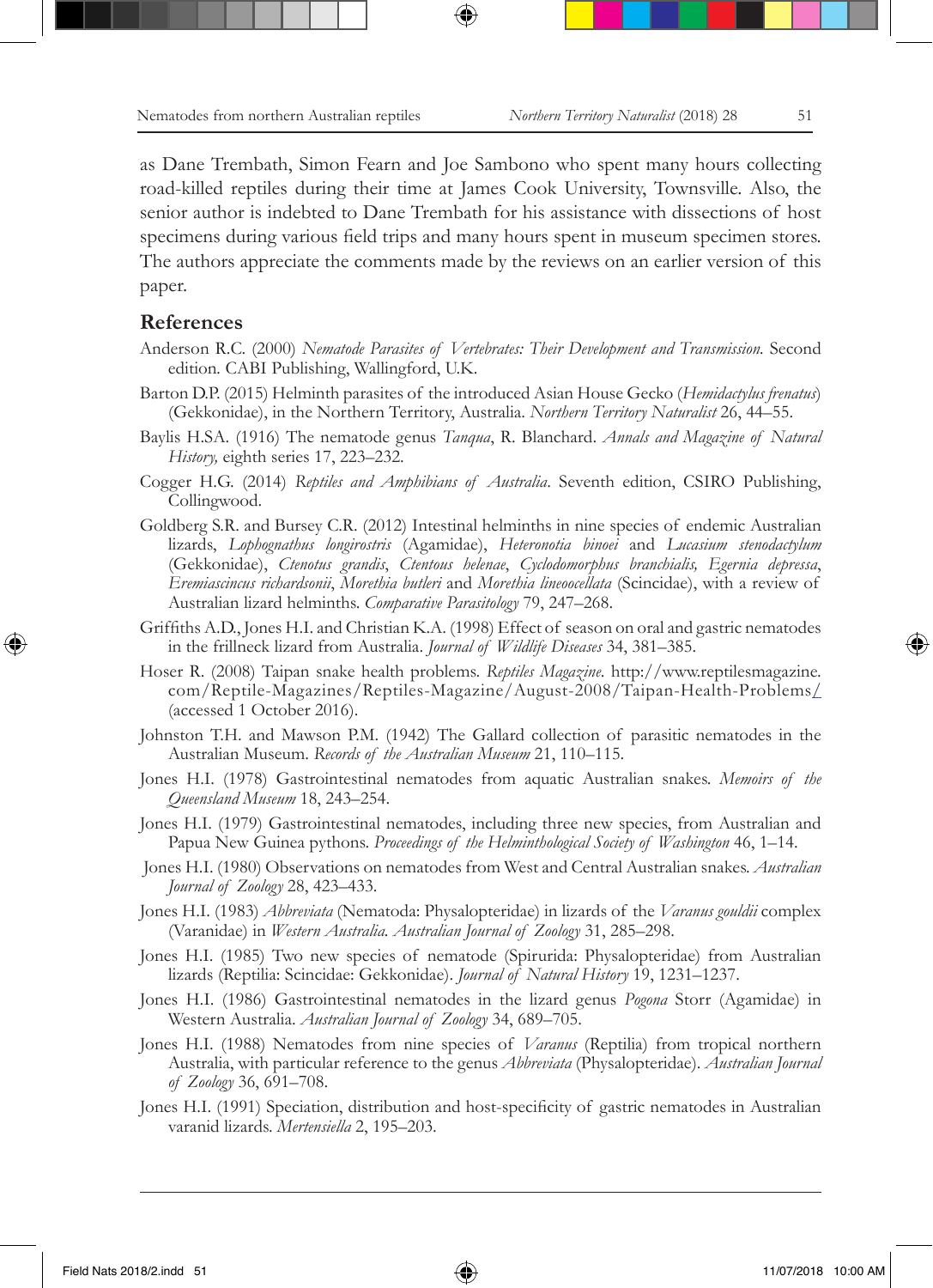- Jones H.I. (1994) Gastrointestinal nematodes of the frillneck lizard, *Chlamydosaurus kingii*  (Agamidae), with particular reference to *Skrjabinoptera goldmanae* (Spirurida: Physalopteridae). *Australian Journal of Zoology* 42, 371–377.
- Jones H.I. (2013) Gastrointestinal nematodes from three species of Australian leaf tailed geckoes (Reptilia: *Saltuarius* spp), with descriptions of new species of *Skrjabinodon* (Oxyuroidea: Pharyngodonidae) and *Hedruris* (Habronematoidea: Hedruridae). *Comparative Parasitology* 80, 47–59.
- Jones H.I. (2014) Physalopterine nematodes in Australian reptiles; interactions and patterns of infection, *Australian Journal of Zoology* 62, 180–194.
- Jones H.I. and Mulder E. (2007) *Dracunculus mulbus* n. sp. (Nematoda: Spirurida) from the water python *Liasis fuscus* (Serpentes: Boidae) in northern Australia. *Systematic Parasitology* 66, 195–205.
- Kartika Dewi, Jones H.I. and Hamidy A. (2008) The status of *Tanqua anomala* (Von Linstow, 1904), (Nematoda: Gnathostomatoidea). *Transactions of the Royal Society of South Australia* 132, 7–13.
- Linstow O. Von (1879) Helminthologische Untersuchungen. *Jahreshefte des Vereins für Vaterländische Naturkunde in Württenberg* 35, 3123–3142.
- Linstow O. Von (1904). Nematoda in the Collection of the Colombo Museum. *Spolia Zeylandica*  1, 91–104.
- Mawson P.M. (1955) Some parasites of Australian vertebrates. *Transactions of the Royal Society of South Australia* 78, 1–7.
- Mawson P.M. (1972) The nematode genus *Maxvachonia* (Oxyurata: Cosmocercidae) in Australian reptiles and frogs. *Transactions of the Royal Society of South Australia* 96, 101–108.
- Mayer M., Brown G.P., Zimmermann B. and Shine R. (2015) High infection intensities, but negligible fitness costs, suggest tolerance of gastrointestinal nematodes in a tropical snake. *Austral Ecology*, 40. doi: 10.1111/aec.12235
- Mulder E. and Smales L.R. (2015) The endoparasites of *Liasis fuscus* (Serpentes: Boidae) from the Adelaide River floodplain, Northern Territory, Australia. *Australian Journal of Zoology* 63, 81–90.
- Pichelin S., Thomas P.M. and Hutchinson M.N. (1999) A checklist of helminth parasites of Australian reptiles. *South Australian Museum Monograph Series* 5, 1–61.
- Shine R. (1991) *Australian Snakes: A Natural History*. Reed Books, Balgowlah.
- Sprent J.F.A. (1969) Studies on ascaridoid nematodes in pythons: speciation of *Ophidascaris* in the Oriental and Australian regions. *Parasitology* 59, 937–959.
- Sprent J.F.A. (1988) Ascaridoid nematodes of amphibians and reptiles: *Ophidascaris* Baylis, 1920. *Systematic Parasitology* 11, 165–213.
- Sprent J.F.A. and Mines J.J. (1960) A new species of *Amplicaecum* (Nematoda) from the carpet snake (*Morelia argus variegatus*): with a re-definition and a key for the genus. *Parasitology* 50, 183–198.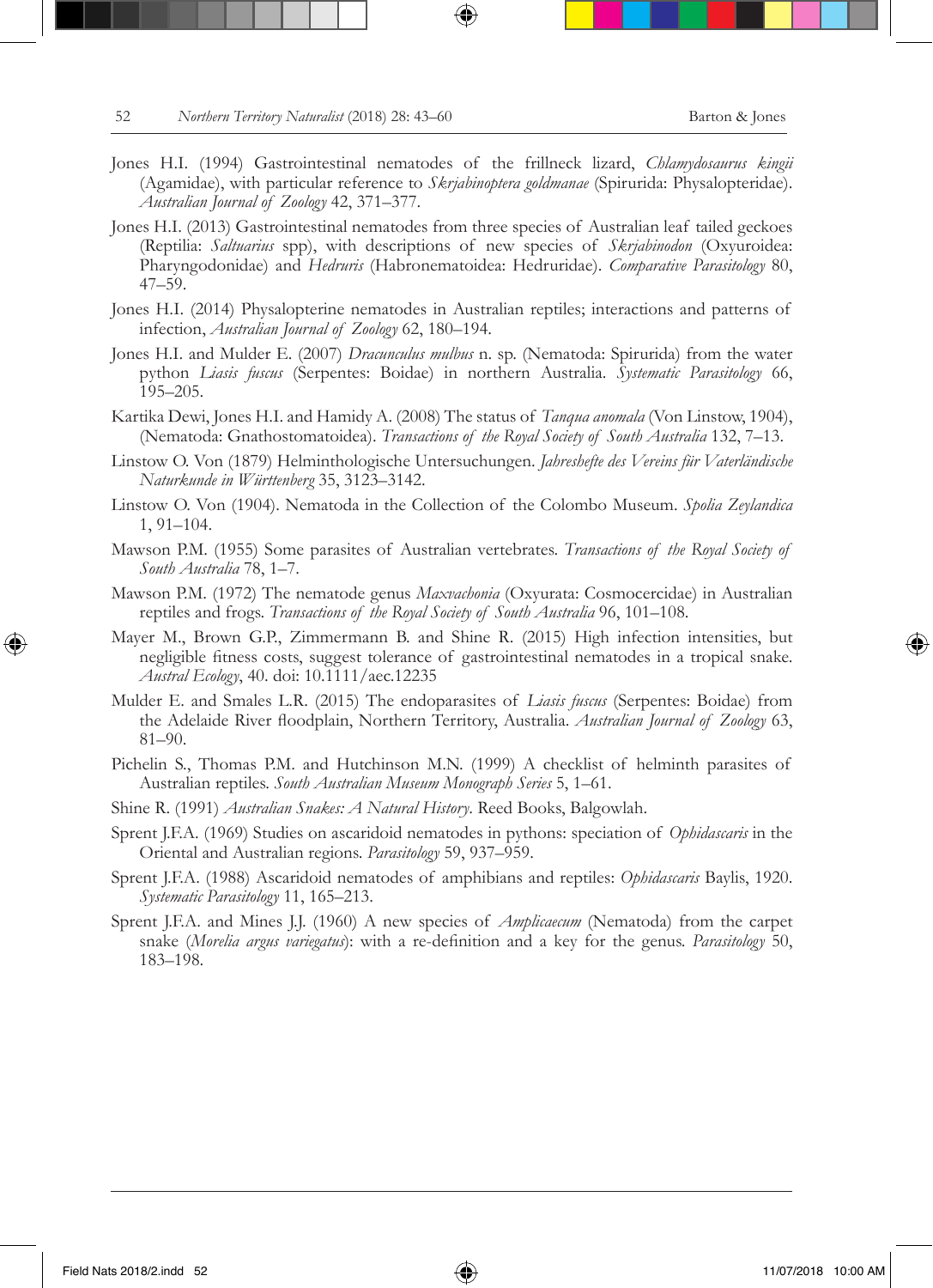| Table 1. Individual reptile hosts of nematodes examined in this study, separated into A) lizards and B) snakes. Sources of hosts are listed as |
|------------------------------------------------------------------------------------------------------------------------------------------------|
| those dissected from the collections of the Museum and Art Gallery of the Northern Territory (NTM), the Queensland Museum (QM) and the         |
| Australian Museum (AM) and from specimens donated to DPB by staff of the University of Sydney Tropical Ecology Research Facility (TERF)        |
| or dissected by DPB at James Cook University, Townsville (JCU). The host registration number for museum specimens, where applicable, is        |
| listed; registration numbers for the collected nematodes is provided in the last column. Unreg denotes an unregistered specimen; unk denotes   |
|                                                                                                                                                |
|                                                                                                                                                |

# A. LIZARDS  **A. LIZARDS**

| Host Family      | Host Species                  | State<br>Collected | <b>Location Collected</b>          | Source            | Identification                              | Stage        | Location in host | $\dot{\tilde{\mathbf{z}}}$ | Parasite Museum<br>Deposit Number |
|------------------|-------------------------------|--------------------|------------------------------------|-------------------|---------------------------------------------|--------------|------------------|----------------------------|-----------------------------------|
| Agamidae         | Chlamydosaurus kingii         | Ë                  | Elcho Island                       | <b>CD</b>         | Strongyluris paronai                        | <b>Adult</b> | Stomach          |                            | NTM D1810                         |
|                  | Intellagama lesueurii         | PlQ                | Tully Rd/Landstone<br>Rd, Tully    | <b>POL</b>        | Abbreviata spp.                             | <b>Adult</b> | Intestine        |                            | <b>NTM D1778</b>                  |
|                  | Pogona sp.                    | Qld                | No collection data                 | <b>CD</b>         | Strongyluris paronai                        | <b>Adult</b> | Intestine        | Ğ                          | NTM D1809                         |
| Carphodactylidae | Carphodactylus laevis         | <b>Qld</b>         | Iron Range                         | EDI               | Pharyngodon sp.                             | Adult        | Intestine        |                            | $\frac{1}{2}$                     |
| Diplodactylidae  | Amalosia rhombifer            | E                  | Bathurst Island<br>Cape Fourcroy,  | <b>NTM R7889</b>  | Physalopteridae sp.                         | Larva        | Wall of Stomach  |                            | <b>NTM D1812</b>                  |
|                  |                               |                    |                                    | NTM R7969         | Physalopteridae sp.                         | Larva        | Wall of Stomach  |                            | $\frac{1}{2}$                     |
|                  | Oedura castelnaui             | Qld                | Ayr District                       | <b>CD</b>         | Pharyngodonidae sp.                         | Adult        | Rectum           |                            | <b>NTM D1828</b>                  |
|                  |                               |                    |                                    |                   | Skrjabinodon sp.                            | <b>Adult</b> | Rectum           |                            | NTM D1798                         |
| Gekkonidae       | Hemidactylus frenatus         | E                  | Beatrice Hill                      | NTM R1640         | Spanligodon hemidactylus                    | <b>Adult</b> | Rectum           |                            | NTM D1648                         |
|                  |                               |                    | Berry Springs Reserve              | NTM R6346         | Spauligodon hemidactylus                    | Adult        | Rectum           |                            | NTM D1631                         |
|                  |                               |                    | <b>Black Point</b>                 |                   | NTM R20939 Spanligodon hemidactylus         | <b>Adult</b> | Rectum           |                            | NTM D1639                         |
|                  |                               |                    | Croker Is, Mindjilang<br>Community |                   | NTM R20409 Spauligodon hemidactylus         | <b>Adult</b> | Rectum           |                            | $\sum_{i=1}^{n}$                  |
|                  |                               |                    | Darwin                             |                   | NTM R19816  Maxwahonia brygoa               | <b>Adult</b> | Intestine        |                            | NTM D1819                         |
|                  |                               |                    |                                    |                   | Spauligodon hemidactylus                    | <b>Adult</b> | Rectum           |                            | NTM D1638                         |
|                  |                               |                    |                                    |                   | NTM R25671 Parapharyngodon maplestoni Adult |              | Rectum           |                            | NTM D1641                         |
|                  |                               |                    |                                    |                   | NTM R25980 Spanligodon hemidactylus         | <b>Adult</b> | Rectum           |                            | <b>NTM D1822</b>                  |
|                  |                               |                    |                                    | NTM R0010         | Spauligodon hemidactylus                    | <b>Adult</b> | Rectum           | $\approx$                  | NTM D1625                         |
|                  |                               |                    |                                    |                   | NTM R19815 Spauligodon hemidactylus         | <b>Adult</b> | Rectum           |                            | <b>NTM D1637</b>                  |
|                  |                               |                    | Katherine                          | <b>NTM R8142</b>  | Spanligodon hemidactylus                    | <b>Adult</b> | Intestine        |                            | <b>NTM D1632</b>                  |
|                  |                               |                    | New Year Island                    | <b>NTM R7687</b>  | Physalopteridae sp.                         | Larva        | Wall of Stomach  |                            | $\sum_{i=1}^{n}$                  |
|                  |                               |                    | Ii Tree                            | NTM R6564         | Spanligodon hemidactylus                    | <b>Adult</b> | Rectum           |                            | NTM D1829                         |
|                  |                               | S                  | Christmas Island                   |                   | NTM R19503 Spauligodon hemidactylus         | <b>Adult</b> | Rectum           |                            | $\frac{\triangle}{N}$             |
|                  |                               | Unknown            | No collection data                 | <b>NTM R3566</b>  | Spauligodon hemidactylus                    | <b>Adult</b> | Rectum           |                            | <b>NTM D1628</b>                  |
| Scincidae        | Ctenatus strauchii varius NSW |                    | Sturt National Park                | <b>AM R151609</b> | Physalopteridae sp.                         | Larva        | Intestine        |                            | AM W49136                         |
|                  |                               |                    |                                    | AM R152920        | Physalopteridae sp.                         | Larva        | Intestine        |                            | AM W49137                         |
|                  |                               |                    |                                    | AM R152957        | Physalopteridae sp.                         | Larva        | Intestine        |                            | AM W49138                         |
|                  |                               |                    |                                    |                   |                                             |              |                  |                            | Continued on next page            |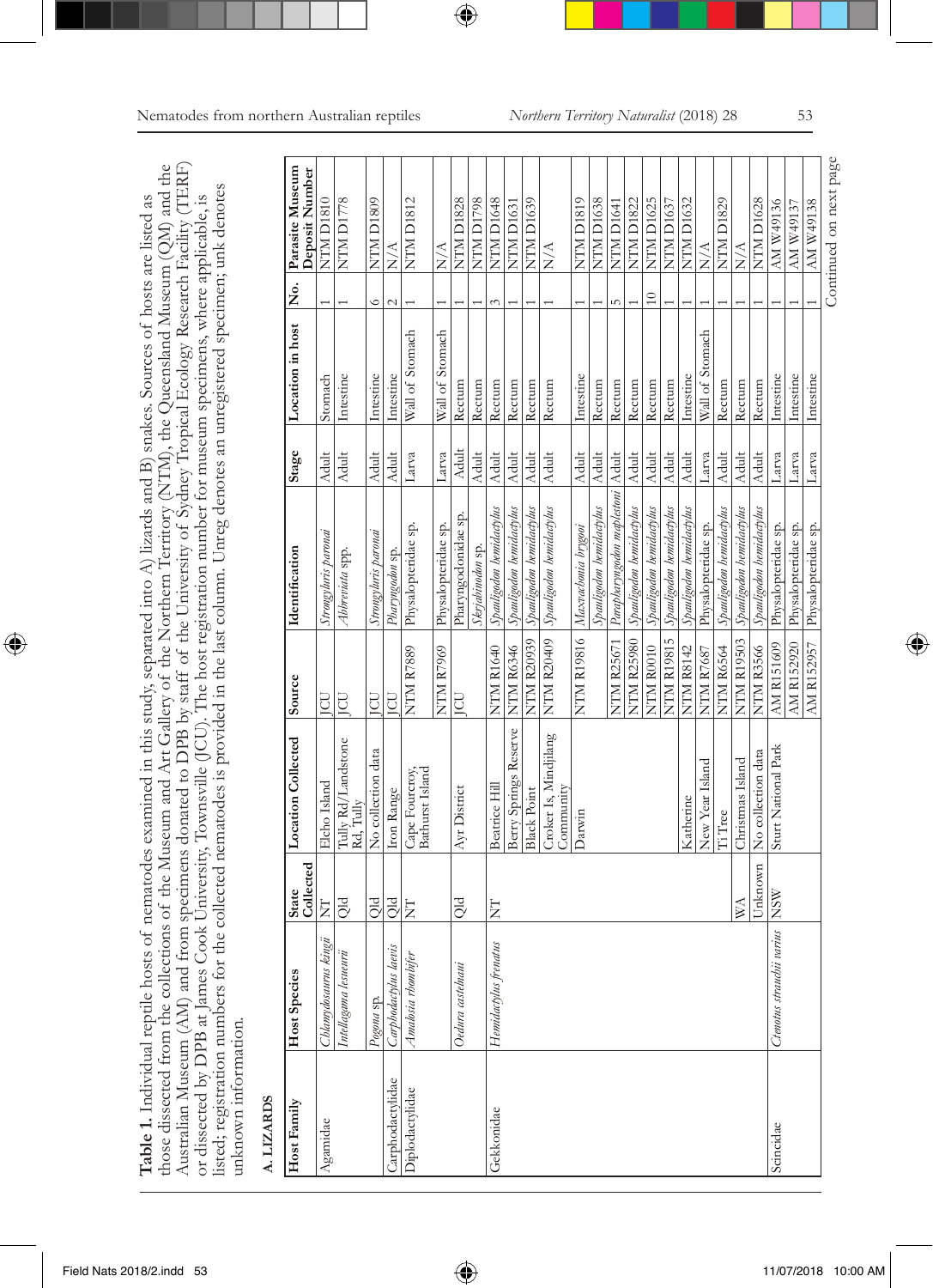| Host Family      | Host Species                | State<br>Collected | <b>Location Collected</b>                                 | Source            | Identification             | Stage        | Location in host | ż.              | Parasite Museum<br>Deposit Number |
|------------------|-----------------------------|--------------------|-----------------------------------------------------------|-------------------|----------------------------|--------------|------------------|-----------------|-----------------------------------|
|                  | Eulamprus quoyii            | Qld                | Mimosa Creek,<br>Blackdown Tableland.<br>near Rockhampton | g                 | Physalopteroides filicauda | <b>Adult</b> | Intestine        |                 | NTM D1827                         |
| Varanidae        | Varanus gouldii             | E                  | Darwin                                                    | NTM unreg         | Abbreviata hastaspicula    | <b>Adult</b> | Stomach          | 105             | NTM D1771                         |
|                  |                             |                    |                                                           | NTM unreg         | Abbreviata bancrofti       | <b>Adult</b> | Stomach          | $\circ$         | NTM D1747                         |
|                  |                             |                    |                                                           |                   | Abbreviata hastaspicula    | <b>Adult</b> | Stomach          | 51              | NTM D1747                         |
|                  |                             |                    |                                                           |                   | Ophidascaris sp.           | Larva        | Stomach          |                 | NTM D1797                         |
|                  |                             |                    |                                                           |                   | Гап <i>диа</i> tiara       | <b>Adult</b> | Stomach          | $\sim$          | <b>NTM D1782</b>                  |
|                  |                             |                    |                                                           | NTM unreg         | Abbreviata bancrofti       | <b>Adult</b> | Stomach          | $\Xi$           | <b>NTM D1772</b>                  |
|                  |                             |                    |                                                           |                   | Abbreviata hastaspicula    | <b>Adult</b> | Stomach          | 35              | NTM D1772                         |
|                  |                             |                    |                                                           |                   | Canqua tiara               | <b>Adult</b> | Stomach          |                 | NTM D1781                         |
|                  |                             | <b>DIO</b>         | Åvr                                                       | NTM unreg         | Abbreviata spp.            | <b>Adult</b> | Stomach          |                 | NTM D1775                         |
|                  | aranus panoptes             | E                  | Darwin                                                    | NTM unreg         | Гап <i>ана іш</i> ға       | Adult        | Stomach          | 420             | <b>NTM D1786</b>                  |
|                  | Varanus spenceri            | E                  | Barkly Tablelands                                         | NTM R28049        | Abbreviata hastaspicula    | <b>Adult</b> | Stomach          | 250             | <b>NTM D1774</b>                  |
| <b>B. SNAKES</b> |                             |                    |                                                           |                   |                            |              |                  |                 |                                   |
| Host Family      | Host Species                | State<br>Collected | <b>Location Collected</b>                                 | Source            | Identification             | Stage        | Location in host | ş<br>2          | Parasite Museum<br>Deposit Number |
| Boidae           | Antaresia childreni         | $\overline{z}$     | Fogg Dam                                                  | TERF              | Ophidascaris spp.          | <b>Adult</b> | Intestine        | 25              | NTM D1807                         |
|                  | Aspidites melanocephalus NT |                    | Darwin                                                    | <b>NTM R8254</b>  | Dracunculus mulbus         | Larva        | Mesenteries      |                 | <b>NTM D1633</b>                  |
|                  |                             |                    | Katherine                                                 | <b>NTM R242</b>   | Abbreviata bancrofti       | <b>Adult</b> | Stomach          | $\circ$         | <b>NTM D1626</b>                  |
|                  |                             | PIO                | Clermont-Alpha Road                                       | QM 160006         | Abbreviata bancrofti       | <b>Adult</b> | Intestine        | $\infty$        | QM G222593                        |
|                  |                             |                    | Longreach-Jundah<br>Hwy, near Stonehenge                  | QM J73843         | Abbreviata bancrofti       | <b>Adult</b> | Intestine        | $\circ$         | QM G222591                        |
|                  |                             | Unknown            | No collection data                                        | QMJ2259           | Abbreviata spp.            | <b>Adult</b> | Intestine        |                 | QM G222590                        |
|                  | Aspidites ramsayi           | E                  | Frewana                                                   | <b>NTM R8498</b>  | Abbreviata hastaspicula    | Adult        | Stomach          | $\sqrt{ }$      | NTM D1634                         |
|                  |                             |                    |                                                           |                   | Ophidascaris spp.          | Larva        | Body wall        |                 | NTM D1806                         |
|                  |                             |                    | No collection data                                        | NTM unreg         | Ophidascaris spp.          | Adult        | Stomach          | in,             | NTM D1706                         |
|                  |                             |                    | Stirling Creek                                            | <b>NTM R31612</b> | Abbreviata hastaspicula    | <b>Adult</b> | Stomach          | $\overline{26}$ | <b>NTM D1643</b>                  |
|                  |                             |                    |                                                           |                   | Abbreviata spp.            | <b>Adult</b> | Rectum           |                 | <b>NTM D1780</b>                  |
|                  |                             |                    | Stuart Highway, 116km                                     | QM J52856         | Abbreviata hastaspicula    | <b>Adult</b> | Intestine        | $\approx$       | QM G222595                        |
|                  |                             |                    | Tennant Creek                                             | <b>NTM R26517</b> | Abbreviata hastaspicula    | <b>Adult</b> | Intestine        |                 | NTM D1642                         |
|                  |                             | <b>DIO</b>         | Bedourie                                                  | QM J18010         | Ophidascaris spp.          | Adult        | Stomach          |                 | QM G222596                        |
|                  |                             |                    | Glenmorgan area                                           | QM J40053         | Abbreviata spp.            | <b>Adult</b> | Intestine        |                 | QM G222594                        |
|                  | Morelia spilota             | d<br>Qu            | Bruce Highway, Ayr                                        | ICU               | Ophidascaris spp.          | <b>Adult</b> | Stomach          |                 | NTM D1805                         |
|                  |                             |                    | Kareesa Power station, JCU<br>Cardstone Rd                |                   | Ophidascaris spp.          | <b>Adult</b> | Stomach          |                 | NTM D1808                         |

Continued from previous page Continued from previous page

Continued on next page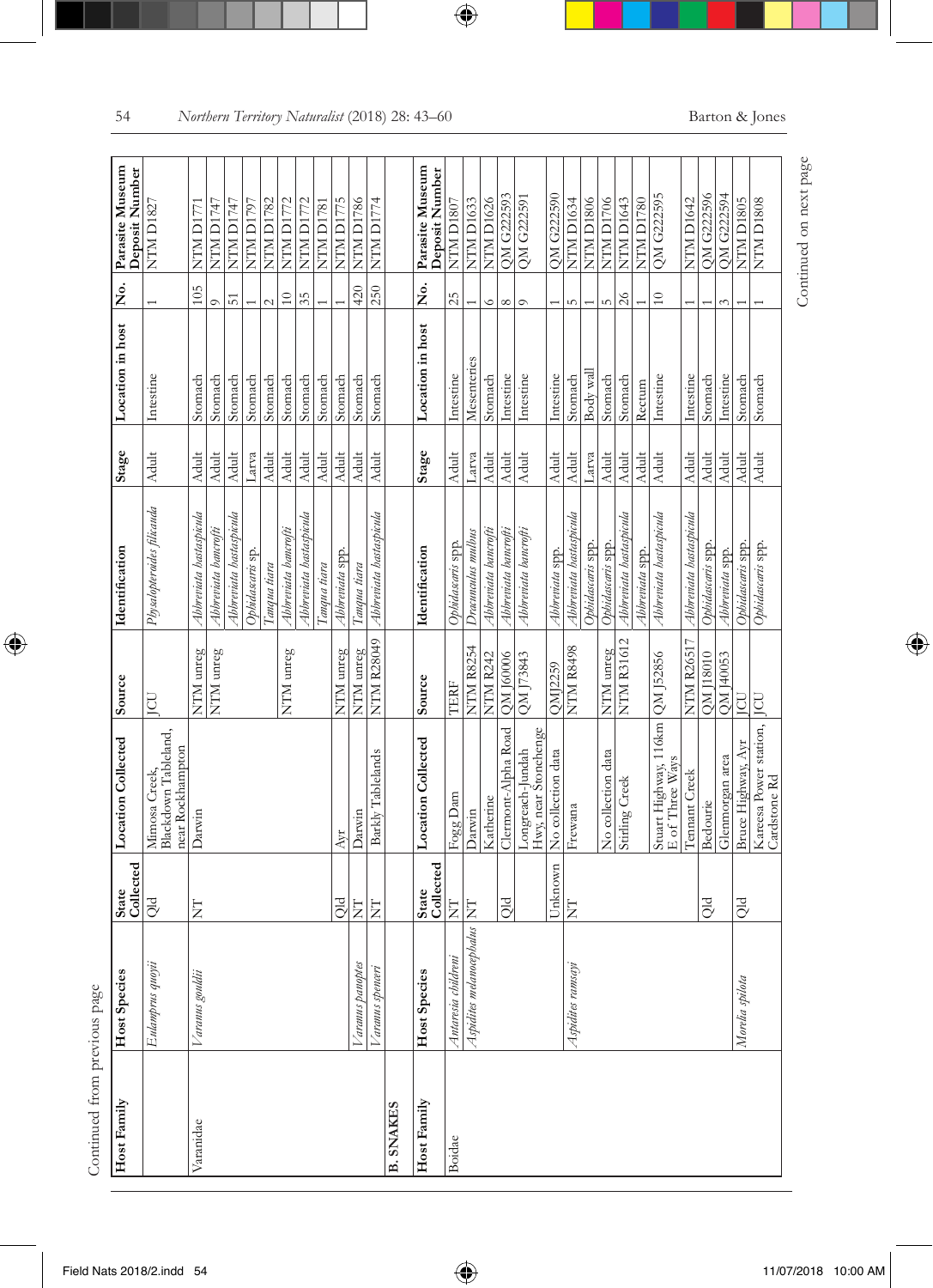| Host Family | <b>Host Species</b>   | State<br>Collected | Location Collected            | Source    | Identification                     | Stage                                                            | Location in host | $\frac{\dot{\mathsf{S}}}{\mathsf{Z}}$ | Parasite Museum<br>Deposit Number |
|-------------|-----------------------|--------------------|-------------------------------|-----------|------------------------------------|------------------------------------------------------------------|------------------|---------------------------------------|-----------------------------------|
|             |                       |                    | Nelly Bay, Magnetic<br>Island | g         | Abbreviata bancrofti               | <b>Adult</b>                                                     | Intestine        |                                       | NTM D1776                         |
|             |                       |                    | Tomoulin (near<br>Ravenshoe)  | JCU       | Ophidascaris spp.                  | Adult                                                            | Stomach          | 3                                     | NTM D <sub>1802</sub>             |
|             |                       |                    | No collection data            | <b>CU</b> | Ophidascaris moreliae/<br>robertsi | <b>Adult</b>                                                     | Stomach          | $\circ$                               | NTM D <sub>1800</sub>             |
| Colubridae  | Stegonotus cucullatus | E                  | Fogg Dam                      | TERF      | Abbreviata hastaspicula            | <b>Adult</b>                                                     | Intestine        |                                       | <b>NTM D1768</b>                  |
|             |                       |                    |                               |           | Tanqua tiara                       | <b>Adult</b>                                                     | Intestine        |                                       | $\frac{\triangle}{N}$             |
|             |                       |                    |                               | TERF      | Abbreviata spp.                    | <b>Adult</b>                                                     | Intestine        |                                       | NTM D1745                         |
|             |                       |                    |                               |           | Kalicephalus sp.                   | <b>Adult</b>                                                     | Intestine        |                                       | NTM D1814                         |
|             | Tropidonophis mairii  | Ę                  | Darwin                        | TERF      | Unknown                            | Larva                                                            | Mesenteries      |                                       | NTM Unreg                         |
|             |                       |                    | Fogg Dam                      | TERF      | Abbreviata bancrofti               | Adult                                                            | Intestine        |                                       | NTM D1714                         |
|             |                       |                    |                               |           | Tanqua anomala                     | $\Lambda \rm{dult}$                                              | Intestine        | $20\,$                                | NTM D1670                         |
|             |                       |                    |                               | TERF      | Abbreviata bancrofti               | $\Lambda \rm{dult}$                                              | Intestine        | $\approx$                             | <b>NTM D1720</b>                  |
|             |                       |                    |                               |           | Tanqua anomala                     | Adult                                                            | Intestine        | 135                                   | NTM D1682                         |
|             |                       |                    |                               | TERF      | Abbreviata spp.                    | Adult                                                            | Intestine        |                                       | NTM D1742                         |
|             |                       |                    |                               |           | Dracunculus mulbus                 | <b>Adult</b>                                                     | Intestine        |                                       | NTM D1815                         |
|             |                       |                    |                               |           | Tanqua anomala                     | Adult                                                            | Intestine        | $\overline{C}$                        | NTM D1707                         |
|             |                       |                    |                               | TERF      | Abbreviata bancrofti               | <b>Adult</b>                                                     | Intestine        | $\overline{21}$                       | <b>NTM D1722</b>                  |
|             |                       |                    |                               |           | Tanqua anomala                     | <b>Adult</b>                                                     | Intestine        | 145                                   | <b>NTM D1687</b>                  |
|             |                       |                    |                               | TERF      | Tanqua anomala                     | Adult                                                            | Intestine        | 135                                   | NTM D1705                         |
|             |                       |                    |                               | TERF      | Eustrongylides sp.                 | Larva                                                            | Intestine        |                                       | NTM D1787                         |
|             |                       |                    |                               |           | Tanqua anomala                     | <b>Adult</b>                                                     | Intestine        | 45                                    | NTM D1691                         |
|             |                       |                    |                               | TERF      | Abbreviata spp.                    | Adult                                                            | Intestine        | $\sim$                                | NTM D1737                         |
|             |                       |                    |                               |           | Tanqua anomala                     | Adult                                                            | Intestine        | $\frac{2}{2}$                         | NTM D1674                         |
|             |                       |                    |                               | TERF      | Abbreviata bancrofti               | Adult                                                            | Intestine        | 4                                     | NTM D1710                         |
|             |                       |                    |                               |           | Eustrongylides sp.                 | Larva                                                            | Intestine        |                                       | NTM D1792                         |
|             |                       |                    |                               | TERF      | Abbreviata bancrofti               | <b>Adult</b>                                                     | Intestine        |                                       | <b>NTM D1732</b>                  |
|             |                       |                    |                               |           | Гапана апотаю                      | <b>Adult</b>                                                     | Intestine        | $\mathfrak{Z}$                        | <b>NTM D1658</b>                  |
|             |                       |                    |                               | TERF      | Abbreviata bancrofti               | <b>Adult</b>                                                     | Intestine        | $\mathfrak{L}$                        | NTM D1715                         |
|             |                       |                    |                               |           | Tanqua anomala                     | Adult                                                            | Intestine        | $\overline{z}$                        | NTM D1698                         |
|             |                       |                    |                               | TERF      | Abbreviata spp.                    | $\overline{\overline{\mathbf{A}\mathbf{d}}\mathbf{d}\mathbf{t}}$ | Intestine        | $\epsilon$                            | <b>NTM D1731</b>                  |
|             |                       |                    |                               |           | Tangua anomala                     | Adult                                                            | Intestine        | $\overline{5}4$                       | <b>NTM D1692</b>                  |
|             |                       |                    |                               | TERF      | Abbreviata spp.                    | Larva                                                            | Intestine        |                                       | NTM D1736                         |
|             |                       |                    |                               |           | Tanqua anomala                     | Adult                                                            | Intestine        | $24\,$                                | NTM D1659                         |
|             |                       |                    |                               | TERF      | Kalicephalus sp.                   | Adult                                                            | Intestine        |                                       | <b>EGLICI NLIN</b>                |

Continued from previous page Continued from previous page

Continued on next page Continued on next page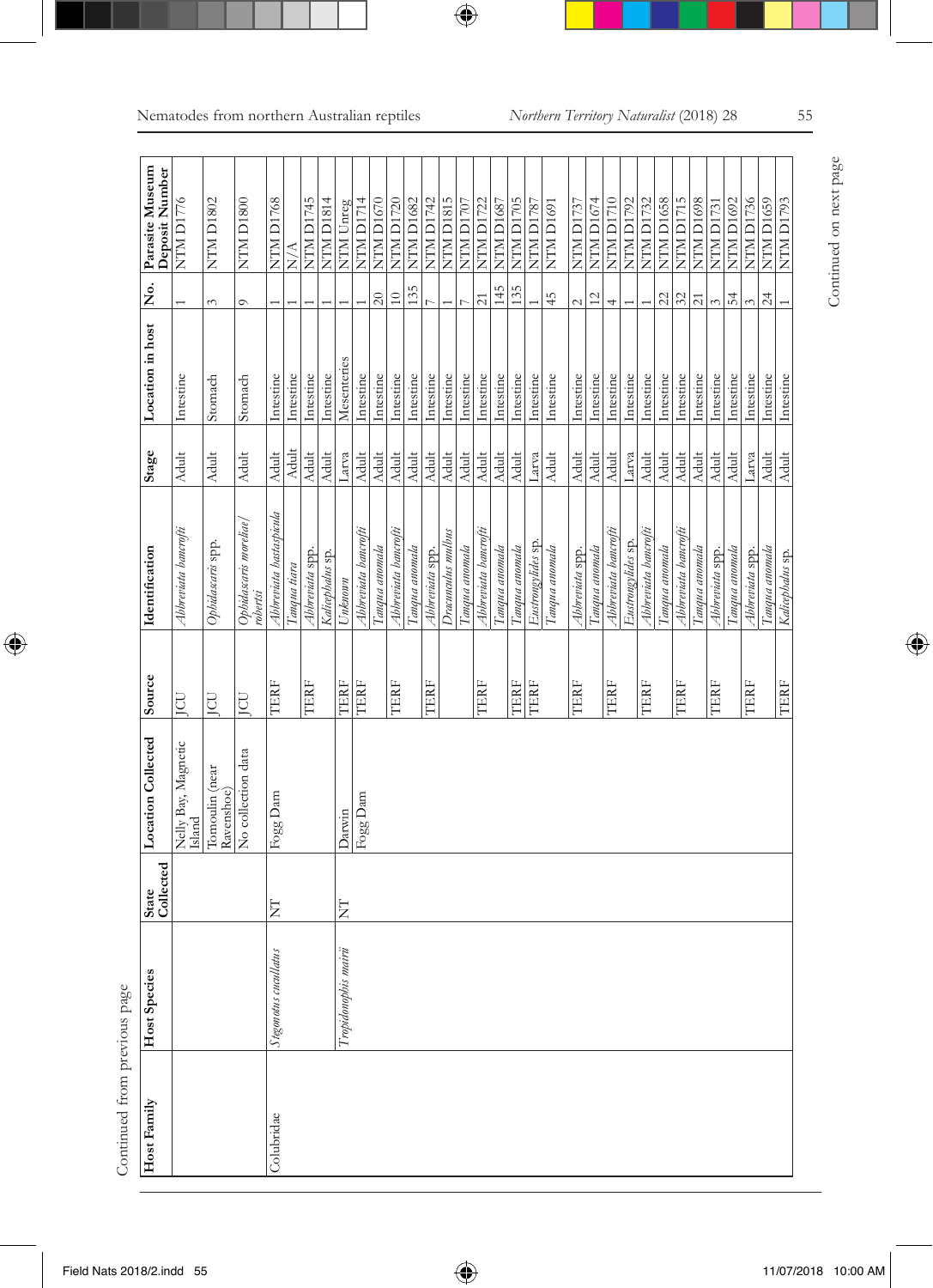| j<br>Ŝ |
|--------|
| h<br>i |
| ł      |
|        |
|        |

|  | State<br>Collected |             |                         | Stage         | Location in host | $\frac{6}{2}$                             | Parasite Museum<br>Deposit Number |  |
|--|--------------------|-------------|-------------------------|---------------|------------------|-------------------------------------------|-----------------------------------|--|
|  |                    |             | Tanqua anomala          | Adult         | Intestine        | 4                                         | NTM D1699                         |  |
|  |                    | <b>TERF</b> | Abbreviata bancrofti    | <b>Adul</b>   | Intestine        | $\infty$                                  | NTM D1709                         |  |
|  |                    |             | Tanqua anomala          | Adul          | Intestine        | $\ensuremath{\mathbb{S}}\xspace$          | NTM D <sub>1669</sub>             |  |
|  |                    | TERF        | Abbreviata bancrofti    | Adul          | Intestine        | $\circ$                                   | $\stackrel{\triangle}{\geq}$      |  |
|  |                    |             | Abbreviata spp.         | <b>Adul</b>   | Intestine        | $\overline{10}$                           | NTM D1741                         |  |
|  |                    |             | Kalicephalus sp.        | Adult         | Intestine        |                                           | NTM D1794                         |  |
|  |                    |             | Tanqua anomala          | Adult         | Intestine        | 201                                       | NTM D1690                         |  |
|  |                    | <b>TERF</b> | Abbreviata bancrofti    | Adult         | Intestine        | $\sim$                                    | <b>NTM D1718</b>                  |  |
|  |                    |             | Tanqua anomala          | Adult         | Intestine        | 50                                        | <b>NTM D1678</b>                  |  |
|  |                    | TERF        | Abbreviata hastaspicula | Adult         | Intestine        |                                           | NTM D1746                         |  |
|  |                    |             | Tanqua anomala          | Adult         | Intestine        | $\overline{\mathcal{E}}$                  | <b>NTM D1673</b>                  |  |
|  |                    | TERF        | Tanqua anomala          | <b>Adult</b>  | Intestine        | $\sim$                                    | <b>NTM D1708</b>                  |  |
|  |                    | TERF        | Abbreviata bancrofti    | <b>Adult</b>  | Intestine        | $\sim$                                    | <b>NTM D1752</b>                  |  |
|  |                    | TERF        | Abbreviata bancrofti    | Adult         | Intestine        | $\epsilon \gamma$                         | <b>OFTICI NLIN</b>                |  |
|  |                    |             | Tanqua anomala          | $\Delta$ dult | Intestine        | $\frac{1}{2}$                             | NTM D1696                         |  |
|  |                    | TERF        | Abbreviata bancrofti    | Adult         | Intestine        | $\Box$                                    | <b>NTM D1734</b>                  |  |
|  |                    |             | Tanqua anomala          | Adult         | Intestine        | $26\,$                                    | NTM D1695                         |  |
|  |                    | TERF        | Abbreviata bancrofti    | Larva         | Intestine        |                                           | NTM D1719                         |  |
|  |                    |             | Eustrongylides sp.      | Larva         | Intestine        |                                           | NTM D1791                         |  |
|  |                    |             | Tanqua anomala          | Adult         | Intestine        | $\overline{10}$                           | <b>NTM D1683</b>                  |  |
|  |                    | <b>TERF</b> | Abbreviata spp.         | Adult         | Intestine        |                                           | <b>NTM D1738</b>                  |  |
|  |                    |             | Tangua anomala          | Unk           | Intestine        | 4                                         | <b>NTM D1703</b>                  |  |
|  |                    | TERF        | Tanqua anomala          | <b>Adult</b>  | Intestine        | $\frac{1}{2}$                             | NTM D1676                         |  |
|  |                    | TERF        | Abbreviata bancrofti    | Adult         | Intestine        | $\infty$                                  | <b>NTM D1733</b>                  |  |
|  |                    |             | Tanqua anomala          | Adult         | Intestine        | 56                                        | NTM D1660                         |  |
|  |                    | TERF        | Tanqua anomala          | Adult         | Intestine        | $\overline{17}$                           | NTM D <sub>1667</sub>             |  |
|  |                    | TERF        | Abbreviata spp.         | Adult         | Intestine        |                                           | NTM D1743                         |  |
|  |                    |             | Eustrongylides sp.      | Larva         | Intestine        | 4                                         | NTM D1789                         |  |
|  |                    |             | Kalicephalus sp.        | Larva         | Intestine        |                                           | NTM D1795                         |  |
|  |                    |             | Tanqua anomala          | Adult         | Intestine        |                                           | NTM D1702                         |  |
|  |                    | <b>TERF</b> | Tanqua anomala          | Adult         | Intestine        | $\overline{z}$                            | <b>NTM D1675</b>                  |  |
|  |                    | TERF        | Abbreviata hastaspicula | Adult         | Intestine        |                                           | NTM D1744                         |  |
|  |                    |             | Гап <i>дна апота</i> ка | Adult         | Intestine        | $\ensuremath{\mathop{\mathbb{C}}}\xspace$ | <b>NTM D1684</b>                  |  |
|  |                    | TERF        | Eustrongylides sp.      | Larva         | Intestine        | $\sim$                                    | NTM D1790                         |  |
|  |                    |             | Tanqua anomala          | <b>Adult</b>  | Intestine        | $\circ$                                   | NTM D1677                         |  |
|  |                    | TERF        | Abbreviata bancrofti    | Adult         | Intestine        | $26$                                      | NTM D1751                         |  |
|  |                    |             | Eustrongylides sp.      | Larva         | Intestine        |                                           | <b>NTM D1788</b>                  |  |

Continued on next page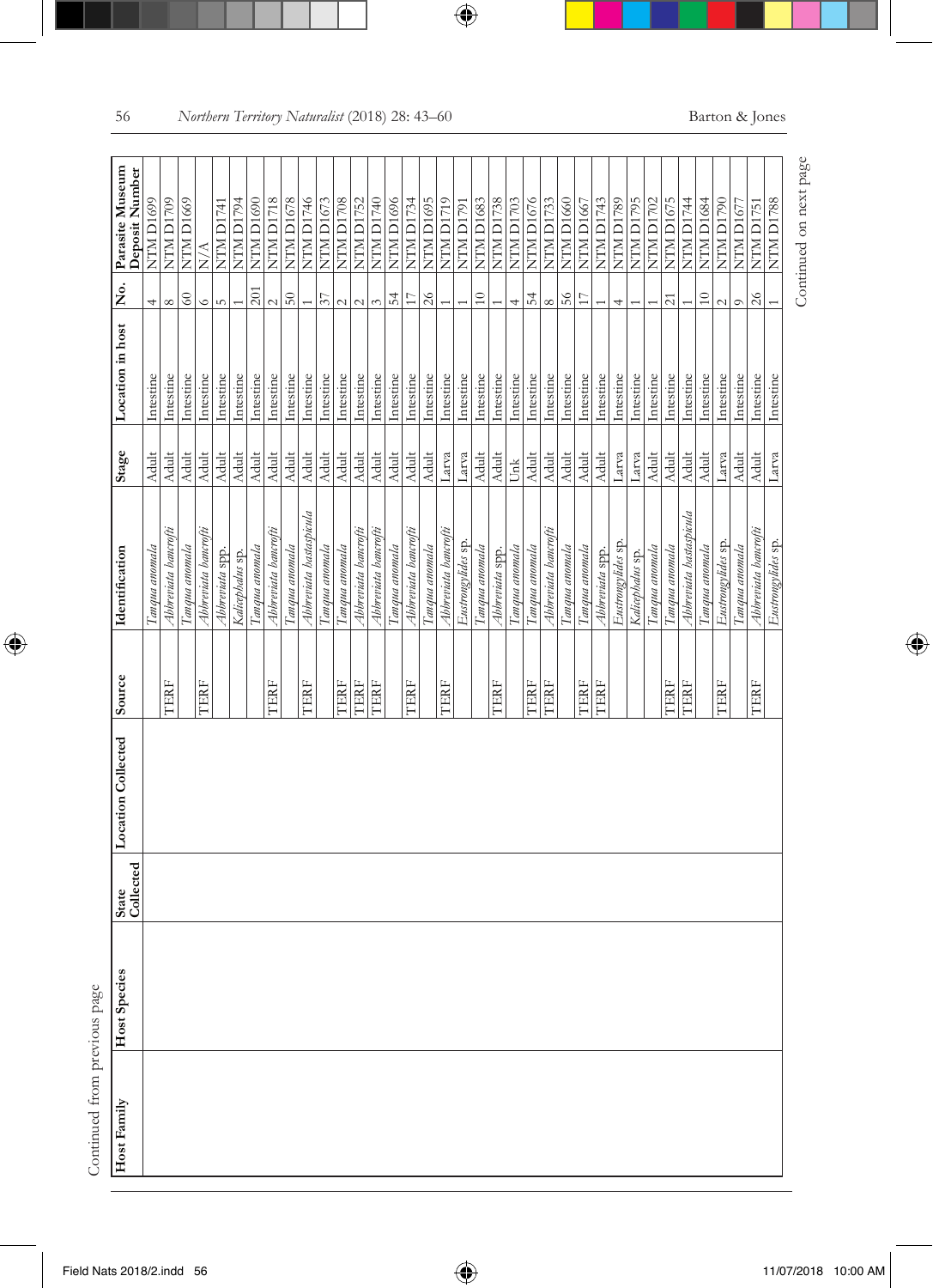| Continued from previous page<br>Host Family |              |                    |                           |        |                      |              |                  |                            |                                   |
|---------------------------------------------|--------------|--------------------|---------------------------|--------|----------------------|--------------|------------------|----------------------------|-----------------------------------|
|                                             | Host Species | State<br>Collected | <b>Location Collected</b> | Source | Identification       | Stage        | Location in host | $\dot{\tilde{\mathbf{z}}}$ | Parasite Museum<br>Deposit Number |
|                                             |              |                    |                           |        | Tanqua anomala       | <b>Adult</b> | Intestine        |                            | NTM D1784                         |
|                                             |              |                    |                           | TERF   | Abbreviata bancrofti | Adult        | Intestine        | $\overline{\mathcal{C}}$   | NTM D1713                         |
|                                             |              |                    |                           |        | Tanqua anomala       | Adult        | Intestine        | $\approx$                  | NTM D1701                         |
|                                             |              |                    |                           | TERF   | Abbreviata bancrofti | <b>Adult</b> | Intestine        | $\Xi$                      | NTM D1766                         |
|                                             |              |                    |                           |        | Tanqua anomala       | <b>Adult</b> | Intestine        | $\overline{10}$            | <b>NTM D1783</b>                  |
|                                             |              |                    |                           | TERF   | Tanqua anomala       | <b>Adult</b> | Intestine        | 34                         | NTM D1749                         |
|                                             |              |                    |                           | TERF   | Abbreviata bancrofti | Adult        | Intestine        | $\circ$                    | <b>NTM D1721</b>                  |
|                                             |              |                    |                           |        | Tanqua anomala       | Adult        | Intestine        | $\overline{12}$            | NTM D <sub>1689</sub>             |
|                                             |              |                    |                           | TERF   | Abbreviata bancrofti | <b>Adult</b> | Intestine        | $\overline{c}$             | NTM D1729                         |
|                                             |              |                    |                           |        | Tangua anomala       | <b>Adult</b> | Intestine        | $\overline{1}$             | <b>NTM D1688</b>                  |
|                                             |              |                    |                           | TERF   | Abbreviata bancrofti | <b>Adult</b> | Intestine        |                            | <b>NTM D1724</b>                  |
|                                             |              |                    |                           |        | Dracunculus sp.      | Adult        | Tissues          |                            | <b>NTM D1816</b>                  |
|                                             |              |                    |                           |        | Tanqua anomala       | <b>Adult</b> | Intestine        | $20\,$                     | <b>NTM D1672</b>                  |
|                                             |              |                    |                           | TERF   | Abbreviata bancrofti | <b>Adult</b> | Intestine        | $\overline{1}$             | NTM D1716                         |
|                                             |              |                    |                           |        | Tanqua anomala       | <b>Adult</b> | Intestine        | 15                         | <b>NTM D1680</b>                  |
|                                             |              |                    |                           | TERF   | Abbreviata bancrofti | <b>Adult</b> | Intestine        |                            | NTM D1717                         |
|                                             |              |                    |                           |        | Tanqua anomala       | Adult        | Intestine        | $\infty$                   | NTM D1668                         |
|                                             |              |                    |                           | TERF   | Abbreviata bancrofti | Adult        | Intestine        |                            | <b>NTM D1735</b>                  |
|                                             |              |                    |                           |        | Tanqua anomala       | <b>Adult</b> | Intestine        | 13                         | NTM D <sub>1661</sub>             |
|                                             |              |                    |                           | TERF   | Abbreviata bancrofti | Adult        | Intestine        | S                          | NTM D1711                         |
|                                             |              |                    |                           |        | Tanqua anomala       | Adult        | Intestine        | in,                        | NTM D1704                         |
|                                             |              |                    |                           | TERF   | Abbreviata bancrofti | <b>Adult</b> | Intestine        | ∞                          | NTM D1727                         |
|                                             |              |                    |                           |        | Гапана апотаю        | <b>Adult</b> | Intestine        | 25                         | NTM D1693                         |
|                                             |              |                    |                           | TERF   | Tanqua anomala       | Adult        | Intestine        |                            | <b>NTM D1666</b>                  |
|                                             |              |                    |                           | TERF   | Tanqua anomala       | <b>Adult</b> | Intestine        | $\circ$                    | <b>NTM D1657</b>                  |
|                                             |              |                    |                           | TERF   | Tanqua anomala       | Adult        | Intestine        | 65                         | NTM D1706                         |
|                                             |              |                    |                           | TERF   | Abbreviata bancrofti | Adult        | Intestine        | $\tilde{\epsilon}$         | <b>NTM D1748</b>                  |
|                                             |              |                    |                           |        | Tanqua anomala       | <b>Adult</b> | Intestine        | 23                         | <b>NTM D1785</b>                  |
|                                             |              |                    |                           | TERF   | Abbreviata bancrofti | <b>Adult</b> | Intestine        | $\circ$                    | <b>NTM D1750</b>                  |
|                                             |              |                    |                           |        | Tanqua anomala       | Adult        | Intestine        |                            | NTM D1761                         |
|                                             |              |                    |                           | TERF   | Abbreviata bancrofti | <b>Adult</b> | Intestine        | 22                         | <b>NTM D1726</b>                  |
|                                             |              |                    |                           |        | Tanqua anomala       | Adult        | Intestine        | $\frac{1}{6}$              | <b>NTM D1686</b>                  |
|                                             |              |                    |                           | TERF   | Abbreviata bancrofti | <b>Adult</b> | Intestine        |                            | <b>NTM D1730</b>                  |
|                                             |              |                    |                           |        | Tanqua anomala       | <b>Adult</b> | Intestine        | $\frac{1}{2}$              | <b>NTM D1656</b>                  |
|                                             |              |                    |                           | TERF   | Abbreviata spp.      | <b>Adult</b> | Intestine        |                            | <b>NTM D1739</b>                  |
|                                             |              |                    |                           |        | Tanqua anomala       | <b>Adult</b> | Intestine        | $\circ$                    | <b>NTM D1663</b>                  |
|                                             |              |                    |                           | TERF   | Tanqua anomala       | Adult        | Intestine        | $\approx$                  | <b>NTM D1662</b>                  |
|                                             |              |                    |                           |        |                      |              |                  |                            |                                   |

Continued on next page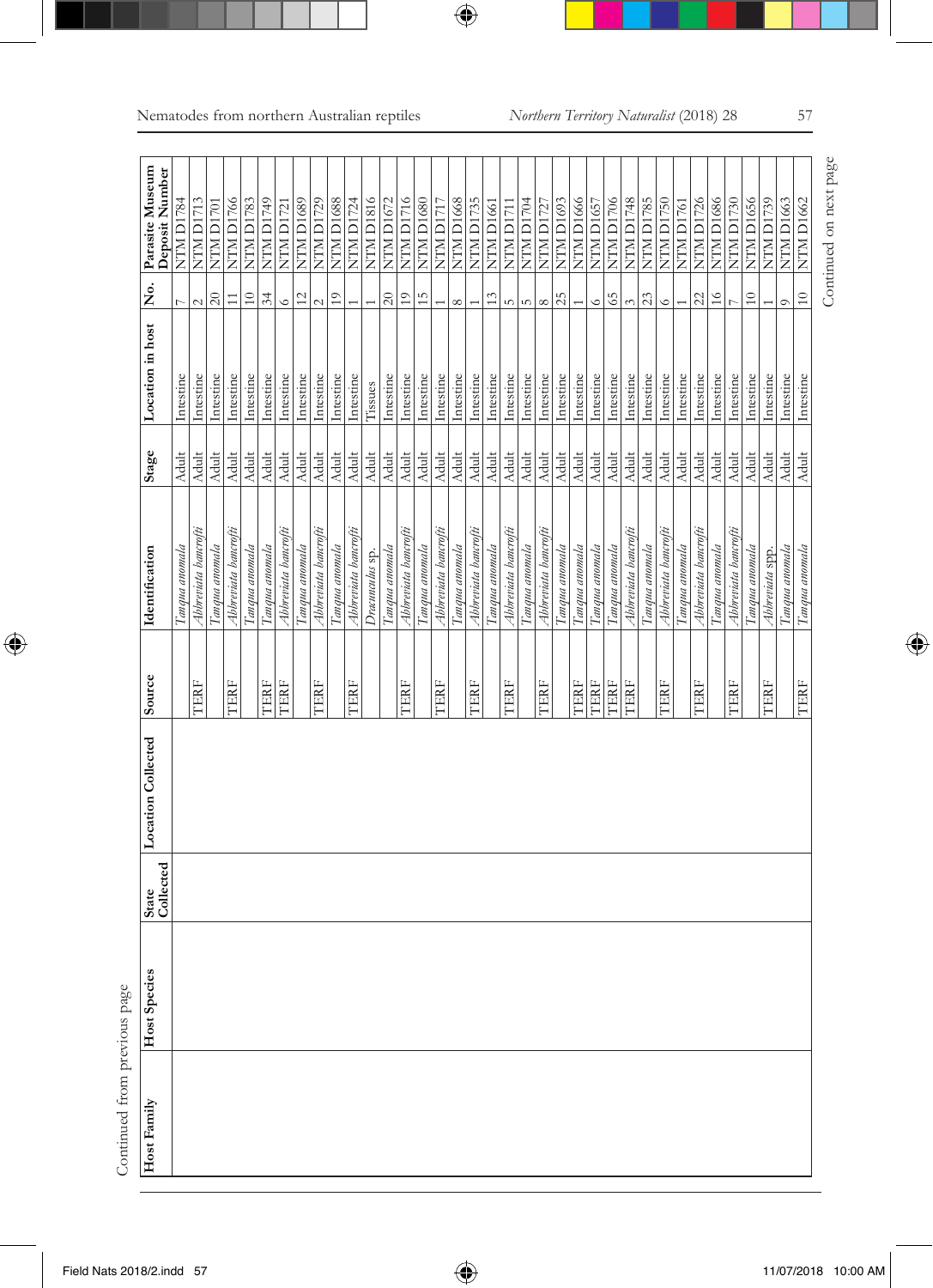| j<br>Ŝ |
|--------|
| h<br>i |
| ł      |
|        |
|        |

| Host Family | Host Species            | State<br>Collected | <b>Location Collected</b>                                | Source           | Identification       | Stage        | Location in host | ş.                | Parasite Museum<br>Deposit Number |
|-------------|-------------------------|--------------------|----------------------------------------------------------|------------------|----------------------|--------------|------------------|-------------------|-----------------------------------|
|             |                         |                    |                                                          | TERF             | Тапана апотаю        | <b>Adult</b> | Intestine        |                   | <b>NTM D1681</b>                  |
|             |                         |                    |                                                          | <b>CERF</b>      | Abbreviata bancrofti | <b>Adult</b> | Intestine        | 32                | <b>NTM D1728</b>                  |
|             |                         |                    |                                                          |                  | Tanqua anomala       | Adult        | Intestine        | 24                | NTM D <sub>1679</sub>             |
|             |                         | <b>Qld</b>         | Cape Cleveland                                           | E                | Abbreviata bancrofti | <b>Adult</b> | Stomach          | 4                 | NTM D1765                         |
|             |                         |                    |                                                          |                  | Spiruridea sp.       | Adult        | Stomach          | LO.               | $\frac{\triangle}{N}$             |
|             |                         |                    |                                                          | E                | Abbreviata bancrofti | <b>Adult</b> | Stomach          | $\sim$            | NTM D1759                         |
|             |                         |                    |                                                          | E                | Abbreviata bancrofti | Adult        | Stomach          |                   | <b>NTM D1754</b>                  |
|             |                         |                    |                                                          | <b>CU</b>        | Abbreviata spp.      | <b>Adult</b> | Stomach          | 4                 | NTM D1755                         |
| Elapidae    | Acanthophis praelongus  | Ę                  | Fogg Dam                                                 | TERF             | Unknown              | Larva        | Intestine        |                   | NTM unreg                         |
|             |                         |                    |                                                          | TERF             | Kalicephalus sp.     | Adult        | Intestine        |                   | NTM D1813                         |
|             |                         |                    |                                                          | TERF             | Tanqua tiara         | Adult        | Intestine        |                   | NTM D1665                         |
|             | Furina ornata           | E                  | Fogg Dam                                                 | TERF             | Ophidascaris spp.    | <b>Adult</b> | Intestine        | $\frac{41}{5}$    | NTM D1803                         |
|             | Demansia vestigiata     | E                  | Fogg Dam                                                 | TERF             | Abbreviata bancrofti | <b>Adult</b> | Intestine        | 27                | NTM D1758                         |
|             |                         |                    |                                                          | TERF             | Abbreviata bancrofti | <b>Adult</b> | Intestine        | 69                | NTM D1767                         |
|             |                         | Qld                | Cape Cleveland                                           | $\overline{\Xi}$ | Abbreviata bancrofti | <b>Adult</b> | Stomach          |                   | <b>NTM D1773</b>                  |
|             |                         |                    | Townsville                                               | <b>CO</b>        | Abbreviata bancrofti | <b>Adult</b> | Stomach          | $\frac{4}{4}$     | NTM D1756                         |
|             |                         |                    |                                                          | <b>CU</b>        | Abbreviata bancrofti | <b>Adult</b> | Stomach          | $\overline{+}$    | NTM D1769                         |
|             |                         |                    |                                                          | JCU              | Abbreviata bancrofti | <b>Adult</b> | Stomach          | $\mathbf{\Omega}$ | NTM D1760                         |
|             |                         |                    |                                                          | <b>CD</b>        | Abbreviata bancrofti | <b>Adult</b> | Stomach          | $50\,$            | NTM D1763                         |
|             |                         |                    |                                                          | E                | Abbreviata bancrofti | <b>Adult</b> | Stomach          | ıΩ                | NTM D1757                         |
|             |                         |                    | Velly Bay, Magnetic<br>Island                            | E                | Abbreviata spp.      | <b>Adult</b> | Stomach          | $\sim$            | NTM D1770                         |
|             | Oxyuranus scutellatus   | <b>Qld</b>         | Tinaroo Falls                                            | E                | Ophidascaris sp.     | Adult        | Stomach          | $\epsilon$        | NTM unreg                         |
|             | Pseudechis australis    | Ë                  | Howard Springs                                           | <b>NTM R5245</b> | Abbreviata spp.      | Adult        | Intestine        | $\approx$         | NTM D1630                         |
|             | Pseudechis porphyriacus | <b>PIO</b>         | Paluma Dam                                               | <b>CU</b>        | Ophidascaris pyrrhus | Larva        | Wall of Stomach  |                   | NTM D1801                         |
|             |                         |                    |                                                          | ICU              | Abbreviata spp.      | Adult        | Intestine        |                   | NTM D1779                         |
|             | Pseudonaja textilis     | Ë                  | Cockatoo Ck crossing                                     | NTM unreg        | Abbreviata bancrofti | Adult        | Stomach          |                   | NTM D1764                         |
|             |                         |                    |                                                          |                  | Ophidascaris spp.    | Adult        | Stomach          |                   | NTM D1796                         |
|             |                         | Qld                | Bruce Highway, S of<br>Townsville                        | <b>CU</b>        | Abbreviata bancrofti | <b>Adult</b> | Intestine        | 27                | NTM D1777                         |
|             |                         |                    | Gootchy Ck turnoff,<br>Gootchy Ck Road,<br>Bruce Highway | E                | Ophidascaris spp.    | <b>Adult</b> | Stomach          |                   | NTM D1804                         |
|             | Tropidechis carinatus   | <b>NSW</b>         | Kingscliffe Beach                                        | QM J21054        | Ophidascaris spp.    | <b>Adult</b> | Stomach          |                   | QM G222597                        |
|             |                         | <br>Əld            | Noosa area                                               | <b>QM125983</b>  | Ophidascaris spp.    | <b>Adult</b> | Stomach          |                   |                                   |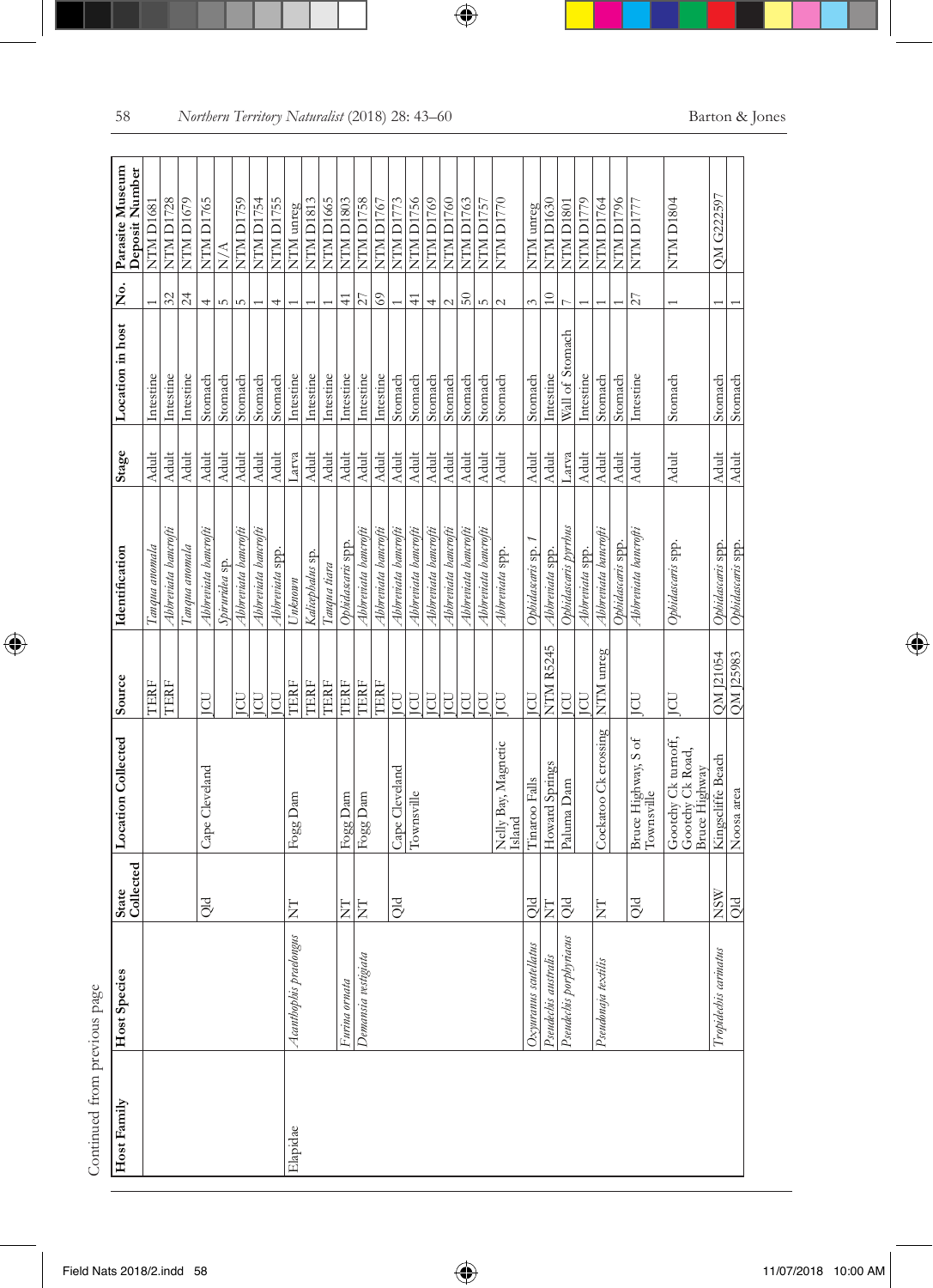| י<br>ב<br>Í<br>d<br>・ミミュ<br>ļ<br>i<br>į<br>$\tilde{\zeta}$                     | ŗ<br>i<br>j<br>j<br>Ï<br>1<br>d<br>ł                                                       | i<br>i<br>ł<br>j<br>ļ                                                                                     |
|--------------------------------------------------------------------------------|--------------------------------------------------------------------------------------------|-----------------------------------------------------------------------------------------------------------|
| Í<br>i<br>j<br><b>CARD #</b><br>I<br>į<br>i<br>i<br>j<br>ł<br>ì<br>j<br>j<br>i | i<br>í<br>į<br>ł<br><b>Secar</b><br>Ì<br>Ĵ<br>ce of the<br>j<br>j<br>ï<br>٢<br>ł<br>١<br>Ó | j<br>i<br>l<br>$\overline{1}$<br>į<br>ţ<br>$\overline{a}$<br>$\mathsf{I}$<br>$\sharp$<br>i<br>ï<br>ł<br>ţ |
| į<br>İ<br>Ó<br>ì<br>į<br>Í<br>ı                                                | ļ<br>j<br>j<br>i<br>5<br>j<br>í<br>Č<br>ℷ                                                  | <br>*<br>$\ddot{\phantom{a}}$<br>١<br>Į<br>ļ<br>¢                                                         |

| Ascaridida | Family           | Identification                 | Host Family | Host Species              | State Collected   Prevalence   Intensity |                  |                    |
|------------|------------------|--------------------------------|-------------|---------------------------|------------------------------------------|------------------|--------------------|
|            | Ascarididae      | Ophidascaris morelaie/robertsi | Boidae      | Morelia spilota           | DIO                                      |                  |                    |
|            |                  | Ophidascaris sp. 1†            | Elapidae    | Oxyuranus scutellatus*    | Qld                                      | $1/1$            | $\tilde{\epsilon}$ |
|            |                  | Ophidascaris pyrrhus           | Elapidae    | Pseudechis porphyriacus   | <b>PIO</b>                               | 1/1              | b                  |
|            |                  | Ophidascaris spp.              | Boidae      | Antaresia childreni       | Ę                                        | $\frac{1}{1}$    | 25                 |
|            |                  |                                |             | Aspidites ramsayi         | Ż                                        | 2/5              | $1 - 5(3)$         |
|            |                  |                                |             |                           | Qld                                      | 1/2              |                    |
|            |                  |                                |             | Morelia spilota           | Qld                                      | 3/5              | $-3(1.7)$          |
|            |                  |                                | Colubridae  | Tropidechis carinatus     | <b>NSW</b>                               | 1/1              |                    |
|            |                  |                                |             |                           | <b>Qid</b>                               | $\geq$           |                    |
|            |                  |                                | Elapidae    | Furina ornata*            | E                                        | $\frac{1}{1}$    | 4                  |
|            |                  |                                |             | Pseudonaja textilis       | $\overleftarrow{\mathbf{z}}$             | 1/1              |                    |
|            |                  |                                |             |                           | Qld                                      | 1/2              |                    |
|            |                  |                                | Varanidae   | Varanus gouldii           | $\overline{z}$                           | 1/3              |                    |
|            | Cosmocercidae    | Maxvachonia brygooi            | Gekkonidae  | Hemidactylus frenatus*    | $\overleftarrow{\mathbf{z}}$             | 1/12             |                    |
|            | Heterakidae      | Strongyluris paronai           | $A$ gamidae | Chlamydosaurus kingii     | E                                        | $\overline{1}$   |                    |
|            |                  |                                |             | Pogona sp.                | <b>Qld</b>                               | $\sum_{i=1}^{n}$ |                    |
| Enoplida   | Dioctophymatidae | Eustrongylides sp.             | Colubridae  | Tropidonophis mairii*     | E                                        | 6/54             | (1.7)              |
| Oxyurida   | Pharyngodonidae  | Parapharyngodon maplestoni     | Gekkonidae  | Hemidacylus frenatus#     | E                                        | 1/12             |                    |
|            |                  | Pharyngodon sp.                | Gekkonidae  | Carphodactylus laevis*    | <b>Qld</b>                               | $\geq$           | $\mathcal{C}$      |
|            |                  | Pharyngodonidae sp.            | Gekkonidae  | Oedura castelnaui*        | $\overline{Q}$                           | $\geq$           |                    |
|            |                  | Skrjabinodon sp.               | Gekkonidae  | Oedura castelnaui*        | Qid                                      | $\sum_{i=1}^{n}$ |                    |
|            |                  | Spanligodon hemidactylus       | Gekkonidae  | Hemidactylus frenatus     | Ż                                        | 10/12            | $1 - 10(2.3)$      |
|            |                  |                                |             |                           | $\mathbb{M}$                             |                  |                    |
|            |                  |                                |             |                           | <b>Unk</b>                               | $\geq$           |                    |
| Spirurida  | Dracunculidae    | Dracunculus mulbus             | Boidae      | Aspidites melanocephalus* | E                                        | 1/2              |                    |
|            |                  |                                | Colubridae  | Tropidonophis mairii*     | E                                        | 1/54             |                    |
|            |                  | Dracunculus sp.                | Colubridae  | Tropidonophis mairii      | $\overleftarrow{\mathrm{Z}}$             | 1/54             |                    |
|            | Gnathostomatidae | Tanqua anomala                 | Colubridae  | Tropidonophis mairii      | E                                        | 51/54            | $(-201(31.2)$      |
|            |                  | Tanqua tiara                   | Colubridae  | Stegonotus cucullatus     | $\overline{z}$                           | 1/2              |                    |
|            |                  |                                | Elapidae    | Acanthophis praelongus*   | $\overline{z}$                           | 1/3              |                    |
|            |                  |                                | Varanidae   | Varanus gouldii           | E                                        | 2/3              | $1 - 2(1.5)$       |
|            |                  |                                |             | Varanus panaptes          | E                                        | $\frac{1}{1}$    | 420                |

Continued on next page